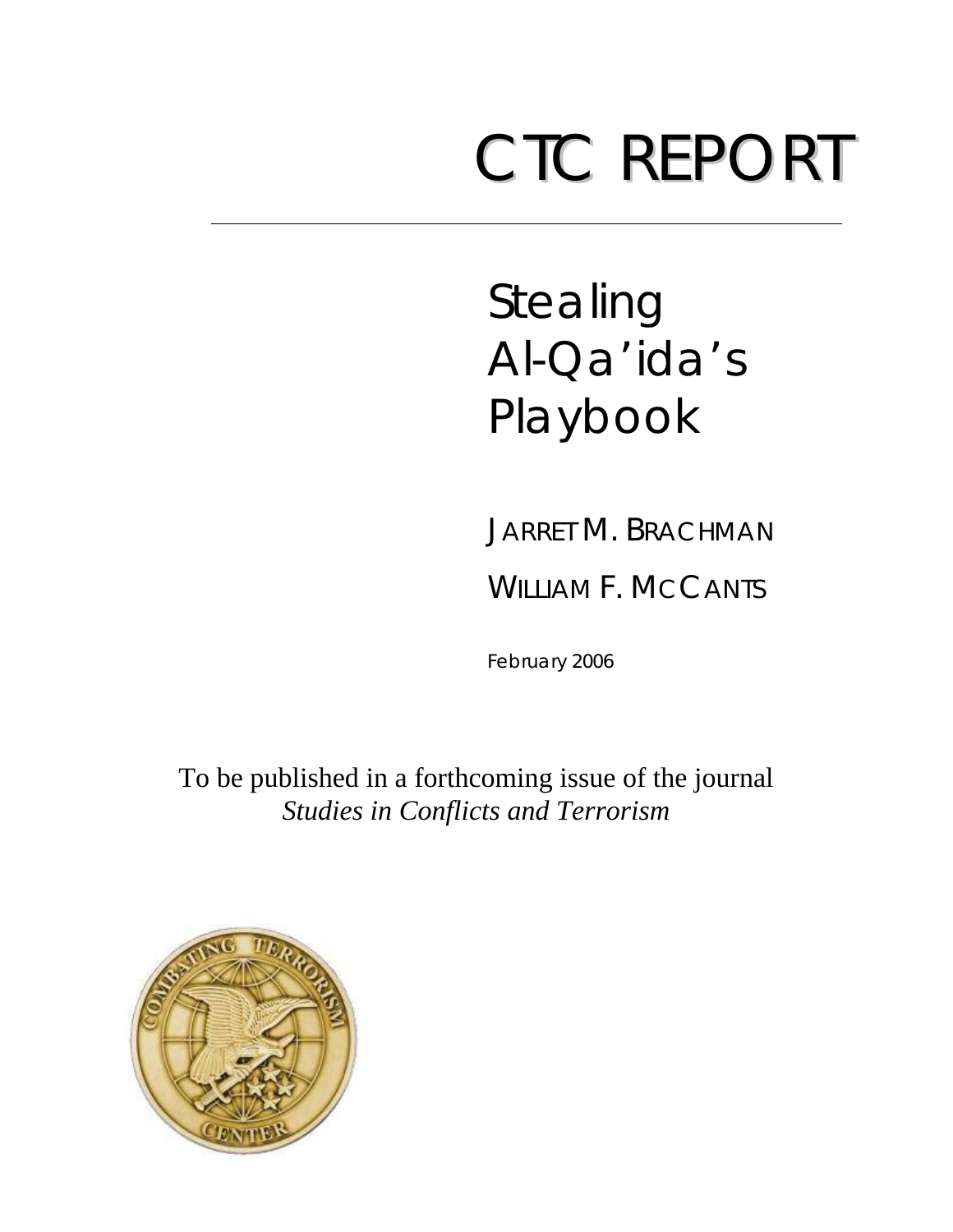*The views expressed herein are those of the authors and do not necessarily reflect the position of the U.S. Military Academy, the Department of the Army, or any other agency of the U.S. Government.* 

> 2 To obtain additional information, contact the CTC at Published in 2006 by the Combating Terrorism Center at West Point 607 Cullum Road United States Military Academy West Point, NY 10996 http://www.ctc.usma.edu 845.938.8495 or email: ctc@usma.edu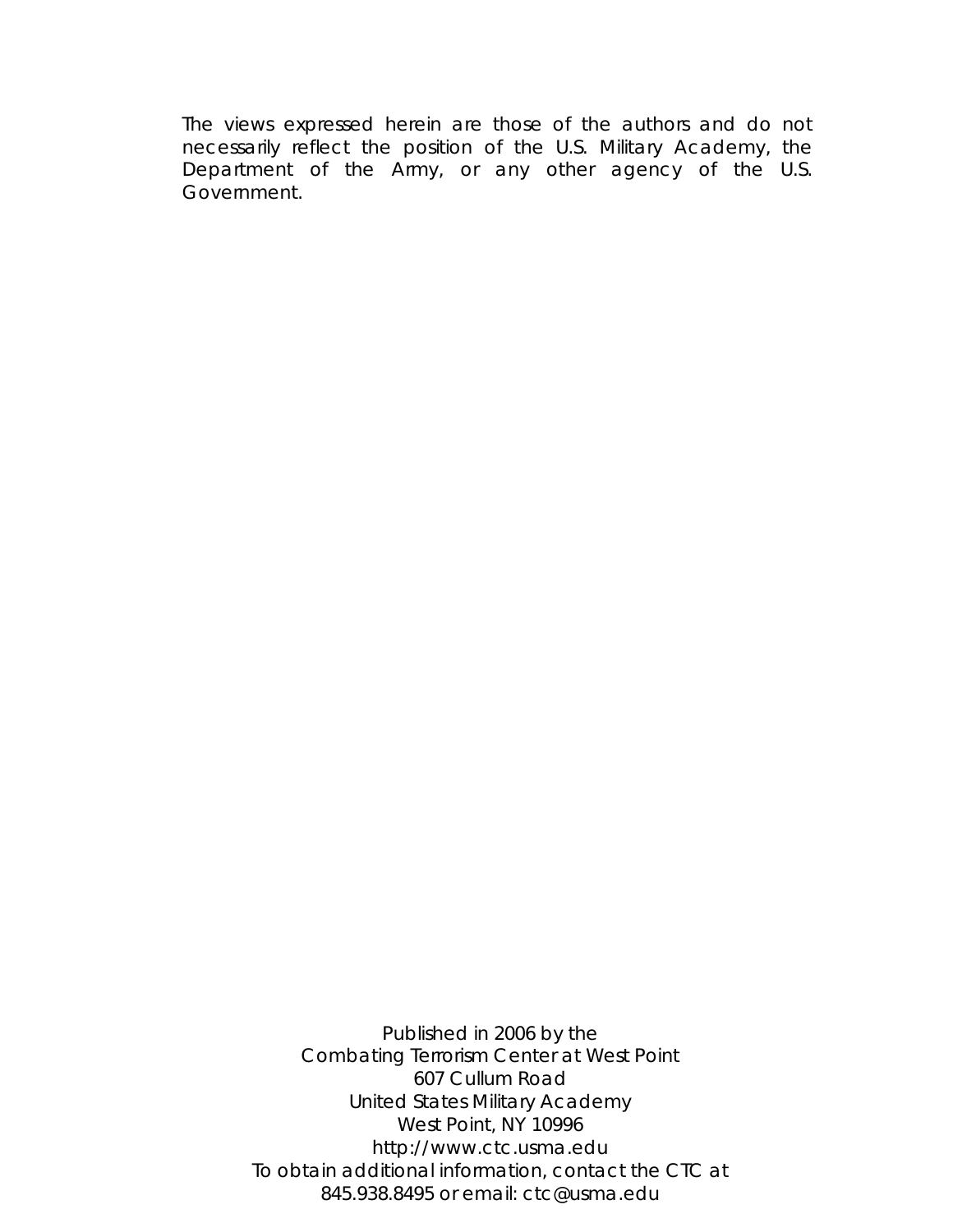### Foreword

1

General Wayne A. Downing (Retired)

*Policies and strategic communications cannot be separated.*

—*Report of the Defense Science Board on Strategic Communications*, September, 2004

As the Defense Science Board observed two years ago, an essential element of U.S. combating terrorism efforts must involve strategic communications composed of coordinated public diplomacy, public affairs, open military information operations (which include psychological operations), and classified operations.

The United States government reached a significant stage in the fight against jihadi‐inspired terrorism this past year when it decided to place a greater emphasis on fighting its ideological roots. Yet despite this appropriate course adjustment, the U.S. government and its Western allies generally do not know the main producers of this ideology and the significant issues that unite and divide the movement—information that is key to defeating it.

Our authors suggest ways to address this significant shortfall. Not only do they attempt to answer the *who* and *what* sort of questions in plain language; they also outline a highly original method for discerning the answers to these questions that has, up to now, been ignored or poorly used.

One of the best places to look for information regarding the strengths and weaknesses of the jihadi movement, Brachman and McCants argue, is in texts written by jihadi ideologues. [\\*](#page-2-0) Of course, a number of analysts inside and outside the U.S. government read texts like these for insight into al‐ Qa`ida's strategic thinking. But it has been my experience that many of the most useful texts have not received attention. And of those that do, there

<span id="page-2-0"></span><sup>\*</sup> The Combating Terrorism Center at West Point is currently conducting this type of investigation using recently declassified al‐Qa`ida documents, which are being made publicly available for the first time at www.ctc.usma.edu.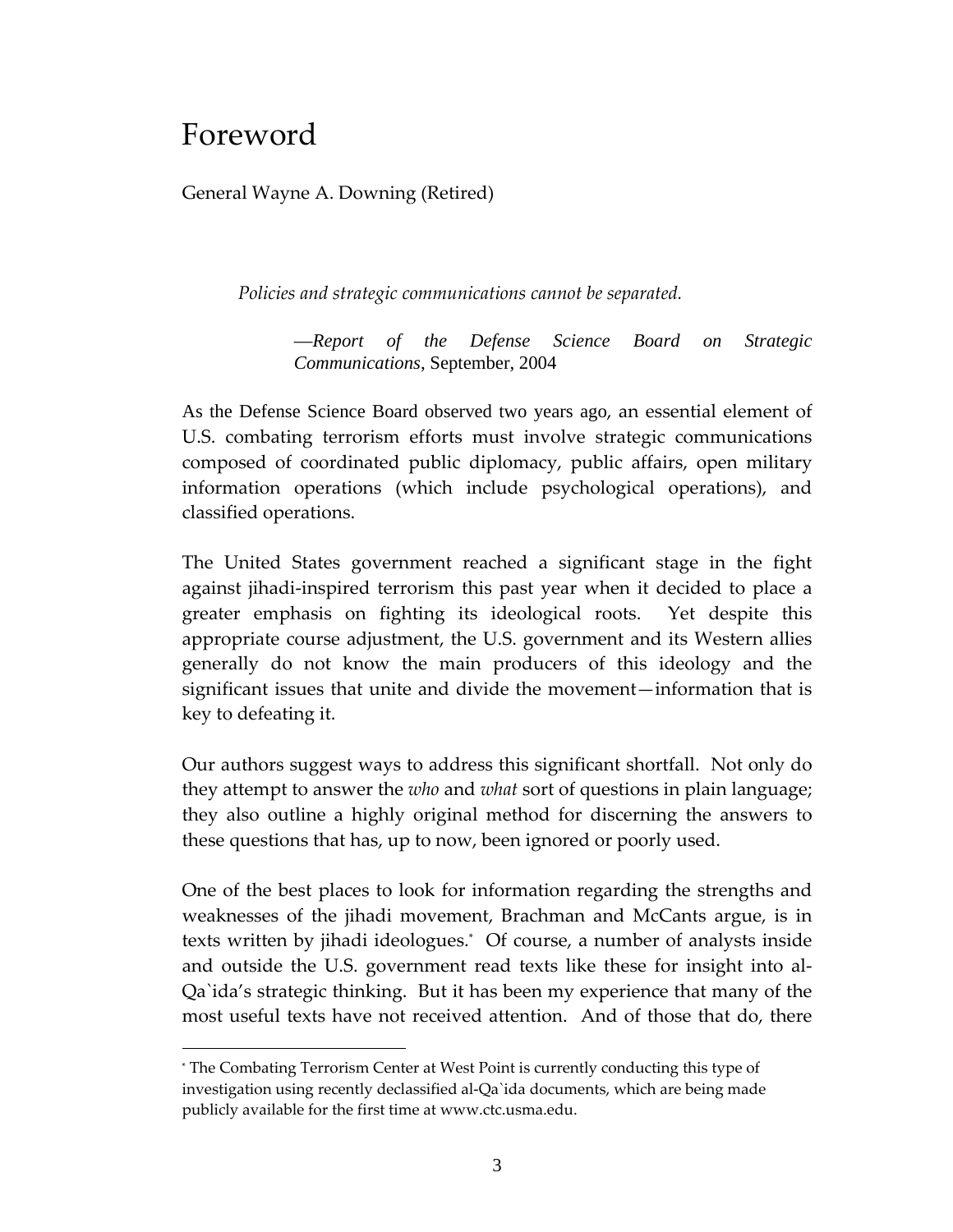are often useful pieces of information that get overlooked. There are two reasons for this:

- First, there is an overabundance of texts. Since there is no metric yet for determining which works are important within the jihadi movement, text selection tends to be a very subjective process and minor thinkers sometimes receive more attention than they deserve. Moreover, the overabundance of texts and the paucity of analysts mean that the latter must often scan texts rapidly for important information, which is sometimes predetermined by their initial assumptions. Time and resources are not available for looking for information that challenges these assumptions.
- Second, useful pieces of information are overlooked because many analysts who are new to this literature do not know what to look for. As Brachman and McCants observe, jihadi leaders are remarkably open and blunt when discussing who their biggest competition is and what their PR vulnerabilities are. This is precisely the sort of information needed for crafting effective counterterrorism strategies. The authors of this article have given several concrete examples of what type of information to look for, making it easy for others to use their method.

If the jihadis are right in their assessment of geopolitics and the situation in the Middle East, overt U.S. military action or diplomacy can often be more harmful than helpful in the fight against jihadi-inspired terrorism. Indeed, the jihadi ideologues surveyed in the article focus most of their attention on psychological operations to exploit our actions rather than on large-scale, direct military action.

Understanding the vulnerabilities of the jihadi movement is the necessary prelude to defeating it. In this article, Brachman and McCants give us the tools and some recommendations to do just that.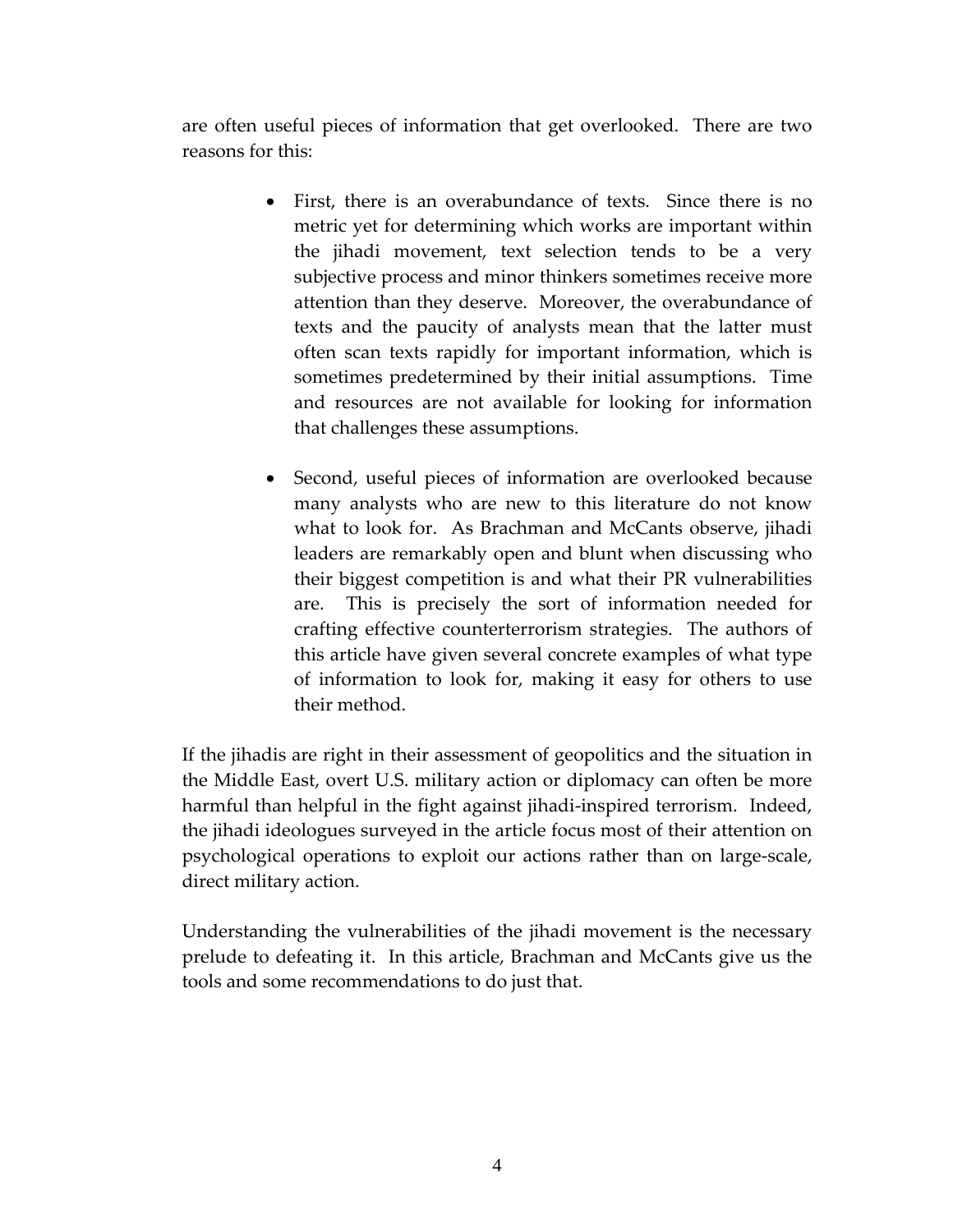## Stealing Al‐Qa`ida's Playbook

Jarret M. Brachman William F. McCants\*

 $\overline{a}$ 

The key to defeating the jihadi movement is identifying its strengths and weaknesses so that the former may be countered or co-opted and the latter exploited. In this article we argue that the people who know these strengths and weaknesses best are the jihadis themselves; one just needs to know where (and how) to look for their insights.

Jihadi leaders are surprisingly frank when discussing the vulnerabilities of their movement and their strategies for toppling local regimes and undermining the United States. Their candor is, in large part, a consequence of struggles for leadership within the movement; thus, a leader of one group will publish his strategic vision in order to gain more recruits and achieve a reputation as a serious scholar worthy of respect. It is also a consequence of the United States' success in destroying jihadi training camps and denying safe havens—jihadi leaders have had to put their writings online so as to provide continuing guidance to a very decentralized following.

In a sense, members of the jihadi movement have put their team's playbooks online. By mining these texts for their tactical and strategic insights, the United States will be able to craft effective tactics, techniques, and procedures to defeat followers of the movement. In what follows, we will demonstrate the efficacy of this approach by highlighting the insights we have gleaned from the works of four prominent jihadi ideologues.<sup>[\\*\\*](#page-4-1)</sup>

<span id="page-4-0"></span><sup>\*</sup> Jarret Brachman is the Director of Research of the Combating Terrorism Center at West Point. William McCants is a Fellow at the Combating Terrorism Center at West Point and director of its Salafi Ideology Project.

<span id="page-4-1"></span><sup>\*\*</sup> With the exception of Ayman al‐Zawahiri's *Knights Under the Banner of the Prophet*, the other books discussed below can be found in Arabic on al‐Qa`ida's premier electronic library, www.tawhed.ws. Zawahiri's work is readily available online in English translation.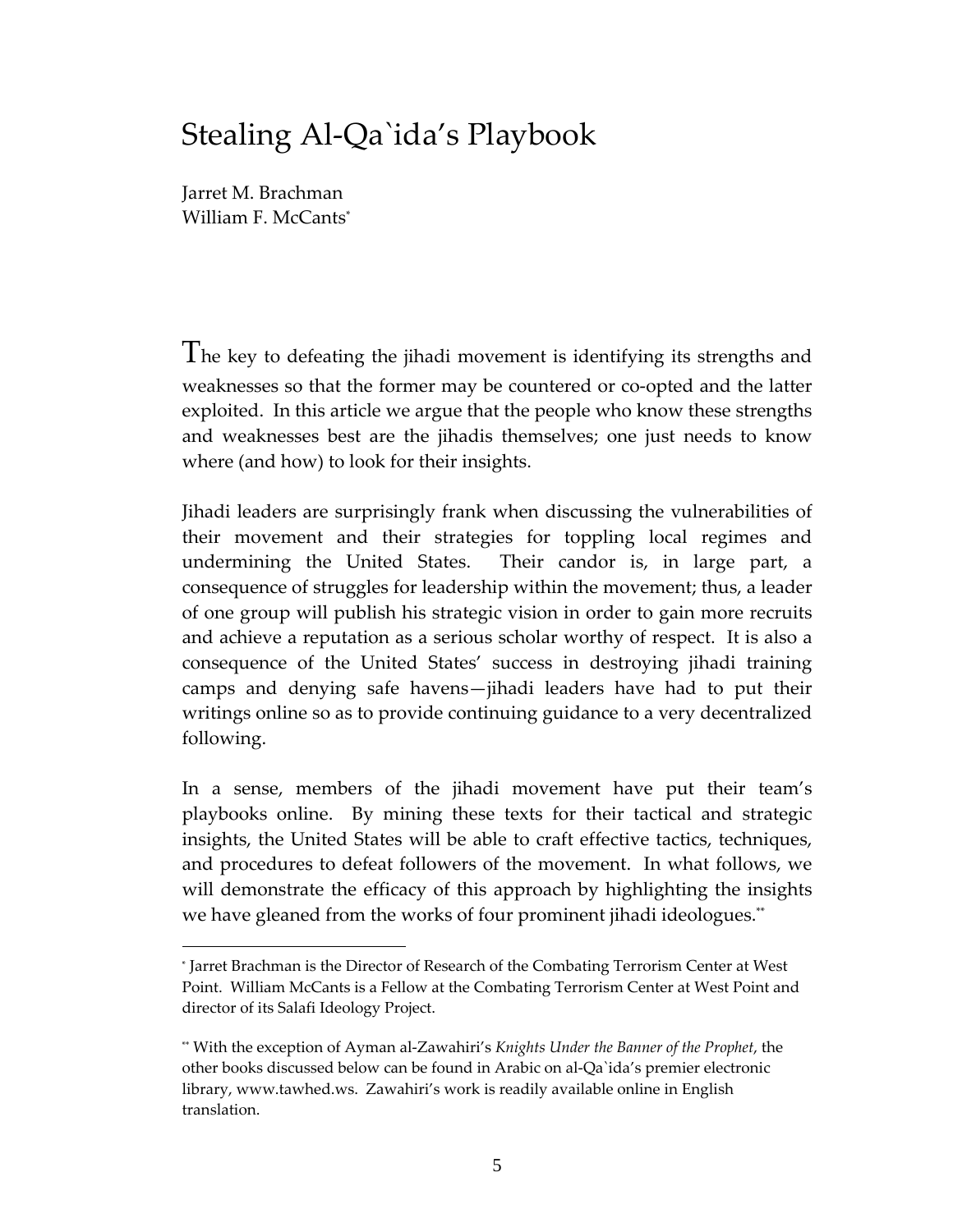#### **The Prophet and Paul Kennedy**

*O people! The viciousness of the Russian soldier is twice that of the American soldier. If the Americans suffer one tenth of the casualties the Russians suffered in Afghanistan and Chechnya, they will flee and never look back. That is because the current structure of the American and Western armies is not the same as their structure during the colonial era. They have reached a stage of effeminacy that makes them unable to sustain battles for a long period of time, a weakness they compensate for with a deceptive media halo.*

—Abu Bakr Naji, *The Management of Barbarism*, [1](#page-24-0) 2004

Although we would like to claim credit for the approach described in the introductory paragraphs, it is modeled after a similar approach used by Abu Bakr Naji, a rising star in the jihadi movement. In his 2004 work, *The Management of Barbarism*, [\\*](#page-5-0) Naji urges fellow jihadis to study Western works on management, military principles, political theory, and sociology in order to borrow strategies that have worked for Western governments and to discern their weaknesses.<sup>2</sup> For example, Naji urges his readers to study works on administration so that they will be able to administer regions that fall into political chaos (see below).<sup>3</sup> Military principles should be studied so that the jihadis may better engage in asymmetrical warfare[.4](#page-24-3) Works on sociology should be studied, particularly those about tribes in the Middle East, so that jihadis can better mobilize tribal and ethnic groups for their own ends.<sup>[5](#page-24-4)</sup> (Naji advocates buying off tribal leaders and justifies his position by adducing examples of the Prophet doing the same.)<sup>6</sup> Finally, works on political theory should be studied so that the jihadis will be able to identify and exploit the political weaknesses of the United States.<sup>[7](#page-24-6)</sup> He urges them to identify and capitalize on the self‐interest of allies of the United States in order to fracture their alliances. $8$  He also urges them to study books on the consequences of imperial overreach. In this vein, he quotes directly from an Arabic translation of Paul Kennedyʹs *Rise and Fall***:** "If

<u>.</u>

<span id="page-5-0"></span><sup>\*</sup> William McCants translated this work for the Olin Institute at Harvard under the

direction of Michael Doran, who was one of the first people to find the text on the Internet. Doran has written a very insightful introduction to the work that is not yet published (the observation regarding the spread of jihadi strategy documents online as a consequence of the U.S. invasion of Afghanistan is his). Stephen Ulph at www.jamestown.org has also written a useful *précis* of the work.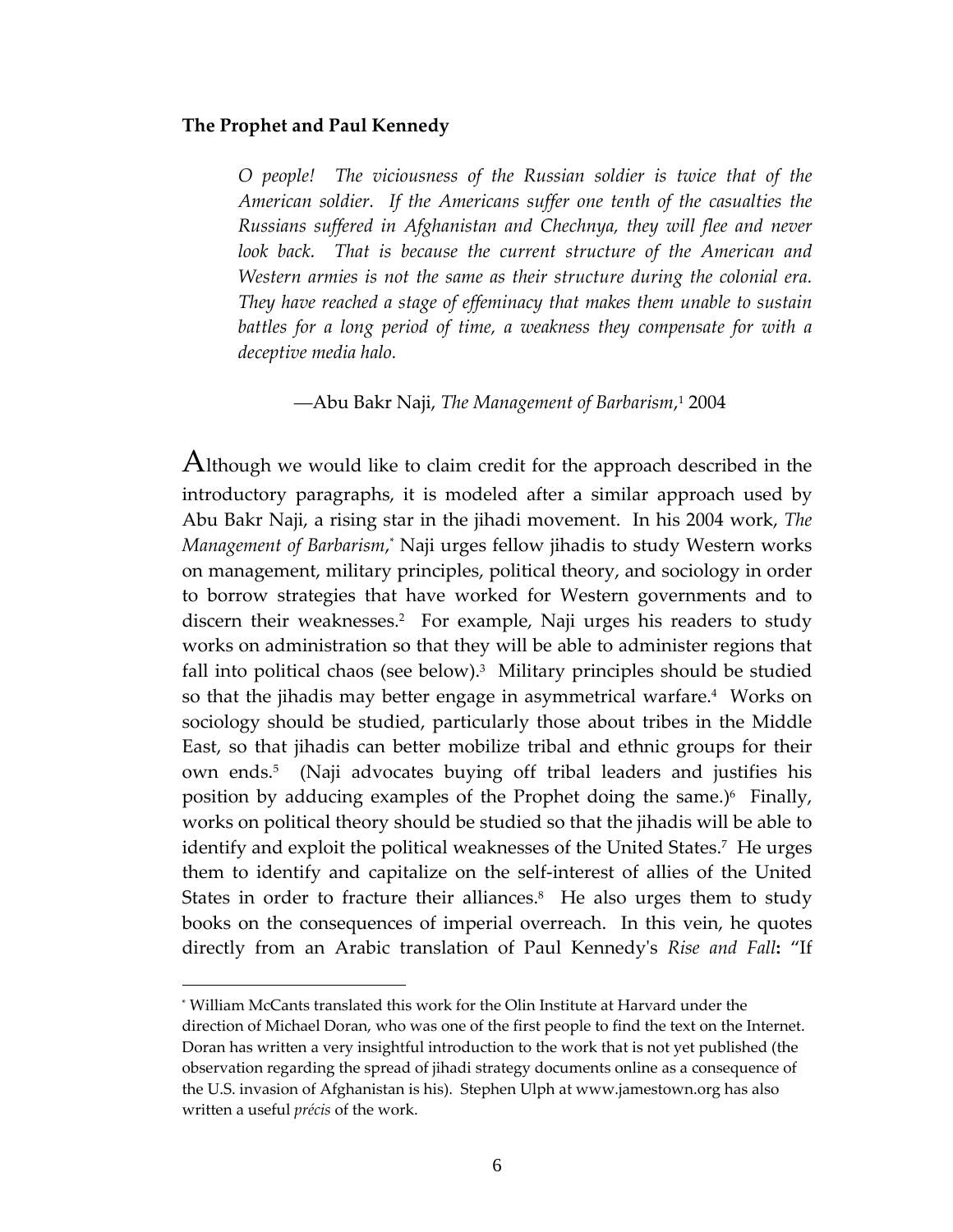America broadens its use of military power and strategically expands more than necessary, this will lead to its downfall."**[9](#page-24-8)**

Based on his reading of these works and the experience of the jihadis in Afghanistan, Naji articulates a grand strategy for defeating the United States. First, he observes that after the rise of the two superpowers following World War II, nations allied themselves with the United States or the Soviet Union in return for financial and military support.[10](#page-24-9) The jihadi movement had been unsuccessful in the past because the superpowers propped up these proxy governments and convinced the masses through the media that they were invincible.<sup>[11](#page-24-10)</sup> The solution, Naji says, is to provoke a superpower into invading the Middle East directly. This will result in a great propaganda victory for the jihadis because the people will 1) be impressed that the jihadis are directly fighting a superpower, 2) be outraged over the invasion of a foreign power, 3) be disabused of the notion that the superpower is invincible the longer the war goes on, and, 4) be angry at the proxy governments allied with the invading superpower.[12](#page-24-11) Moreover, he argues, it will bleed the superpower's economy and military.<sup>13</sup> This will lead to social unrest at home and the ultimate defeat of the superpower.<sup>[14](#page-24-13)</sup>

Naji does not suffer under the illusion that the jihadis can defeat the United States in a direct military confrontation; rather, the clash with the United States is more important for propaganda victories in the short term, and the political defeat of the United States in the long‐term, as its society fractures and its economy is further strained. Naji observes that this strategy was used with great effect against the Soviet Union and that it will work against United States.<sup>15</sup> Indeed, it may work better against the United States because it does not have the ruthlessness or resolve of the Soviet Union[.16](#page-24-15)

Interestingly, Naji does not explicitly say that the U.S. invasion of Iraq has played into this strategy, but he does counsel his jihadi brothers in Iraq to be patient, telling them that victory can come at any time.<sup>[17](#page-24-16)</sup> Once the U.S. withdraws from Iraq, he forecasts, its media halo will dissipate and the regimes that supported it will be vulnerable. The jihadis should quickly take advantage of the situation by invading countries that border Iraq, where they will be welcomed as liberators.<sup>[18](#page-24-17)</sup>

Just as Naji has a plan for exploiting the vulnerabilities of U.S. hegemony, he also has a strategy for establishing a caliphate. This strategy, inspired by his reading of Western literature, his experience in the Middle East, and his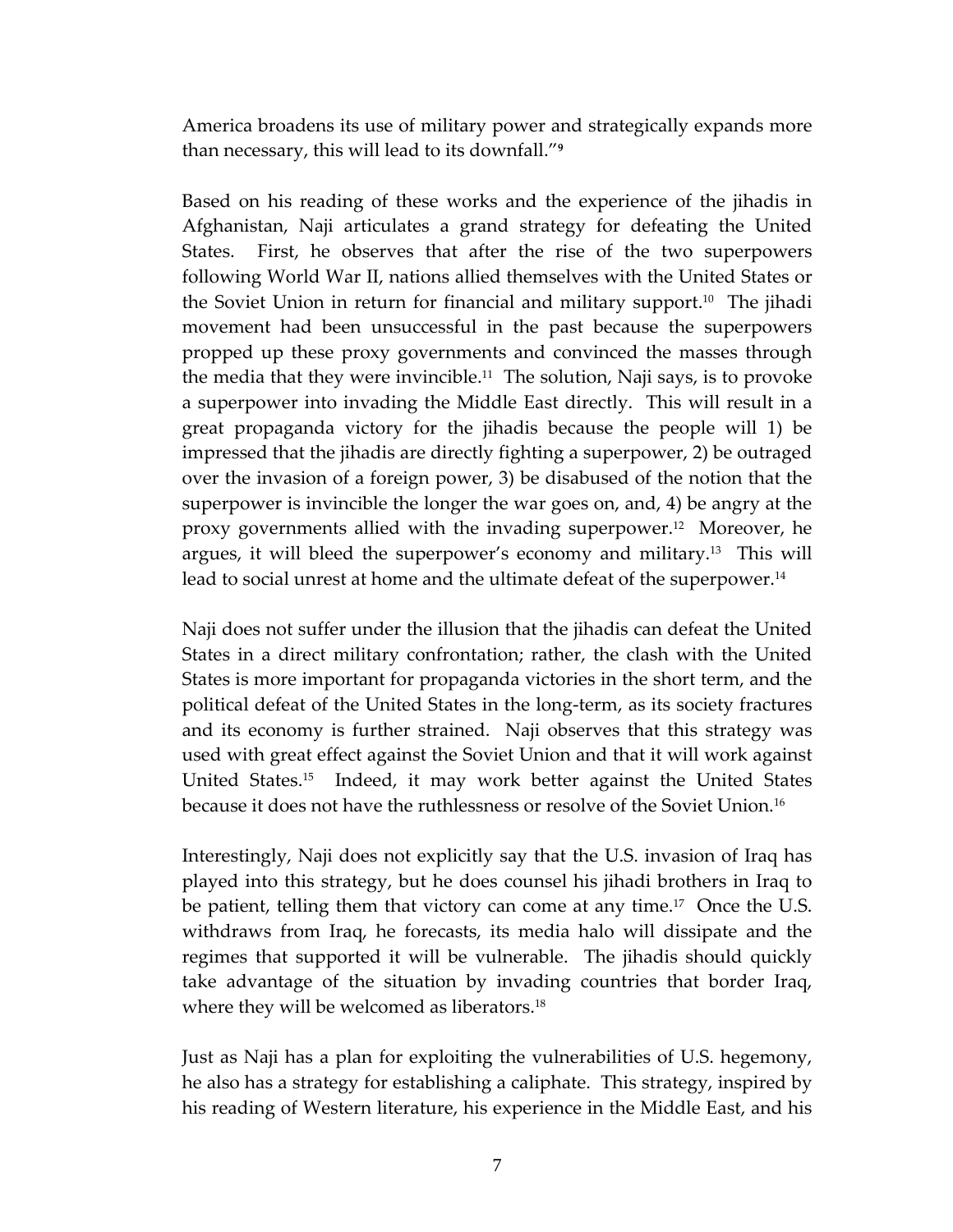interpretation of Muhammad's early career, $19$  consists of three stages. First, jihadis should bomb sensitive local targets, such as tourist sites and oil facilities[.20](#page-24-19) These "vexation and exhaustion" operations will force the local regime to enhance security around these crucial industries.<sup>21</sup> This drawing in of security forces will then open up security vacuums in remote regions or cities. The resulting chaos in those areas will cause the population to welcome a jihadi cadre of administrators who will manage the basic necessities of life. Once they have gained control of these regions, these "administrations of barbarism" can network with each other and move towards a caliphate (Naji is not clear about the transition from the second to third stage). [22](#page-24-21)

In addition to outlining his strategic vision, Naji also discloses weaknesses in the jihadi movement. As a member of a secret terrorist organization, Naji discusses the problems that predictably confront such an entity, like difficulties in resolving chains of command, ferreting out spies within the organization, and reining in overzealous recruits.<sup>23</sup> Naji also worries that low-ranking members of the movement will initiate their own large-scale attacks against high‐value targets. Medium and small attacks are fine, he argues, and one does not need approval from the High Command for them[.24](#page-24-23) (Thus, Naji suggests that if jihadis are arrested in one country, a cell in another country should respond by bombing a medium‐sized target, which will enhance the perception that there is a worldwide jihadi movement). [25](#page-24-24) But launching another 9/11‐type attack or targeting certain classes of people is a decision best left to the High Command—targeting the wrong people at the wrong time would turn the masses against the movement.[26](#page-24-25)

This solicitude for the sentiments of the masses indicates that public opinion is of great concern for Naji—if the movement loses the support of the masses, its pool of recruits will dry up and operations will be harder to undertake. The Muslim public is particularly troubled, he observes, by the jihadis' excessive use of violence, particularly against other Muslims[.27](#page-24-26) They are also concerned that the jihadis do more harm than good, creating public disorder (traditional Islam values social stability over all else) and provoking government crackdowns on innocents[.28](#page-24-27)

Part of the problem, Naji points out, is that jihadi groups in the past failed miserably to explain their attacks to the public, which allowed the local regime to turn public opinion against them. One example he notes was the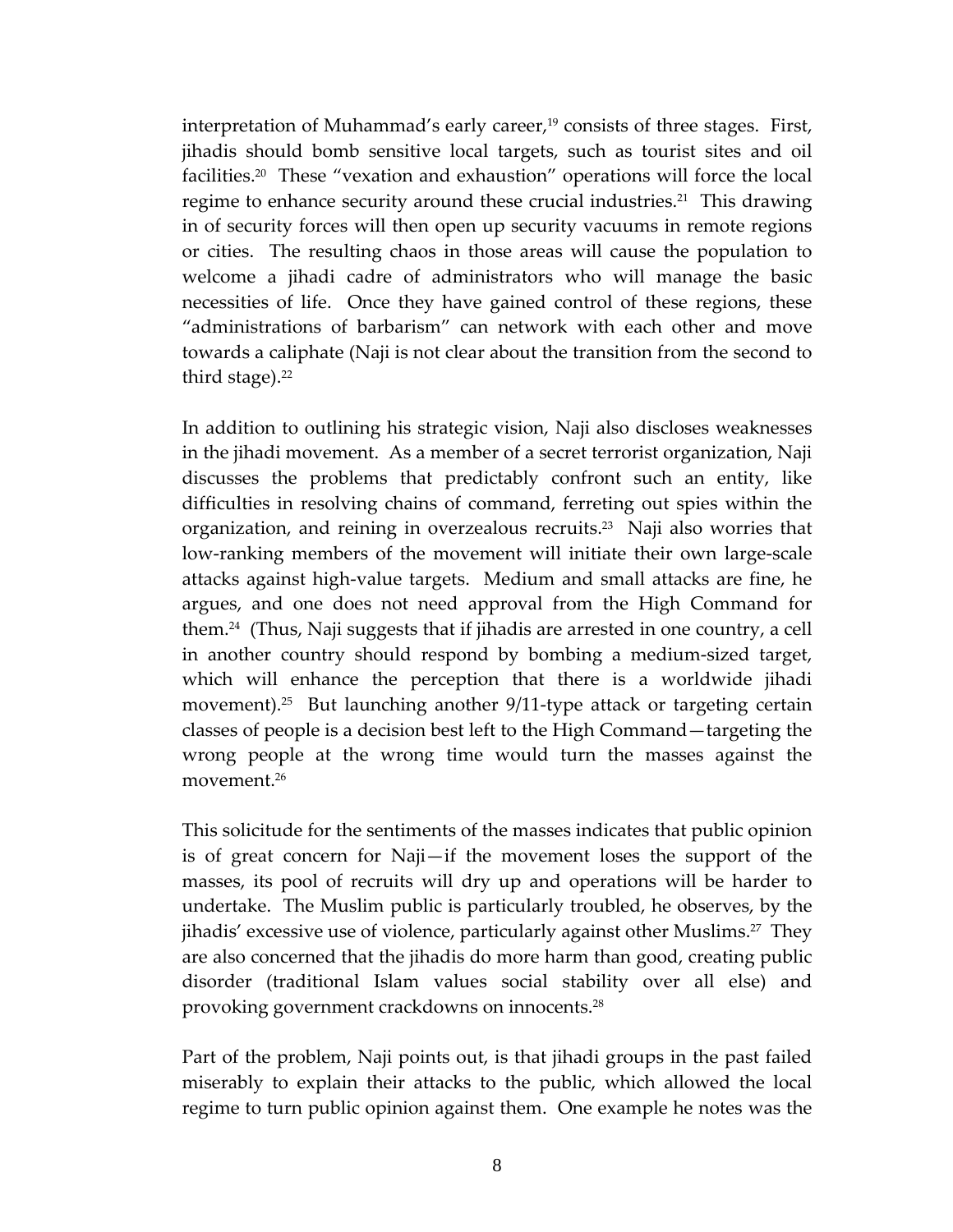failure of the Islamic Group in Egypt to properly spin its attack on the tourist industry, which made it easy for the government to portray it as an attack on the nation's economy. This had a devastating impact on the jihadi movement in Egypt in the 90s.<sup>[29](#page-24-28)</sup> The movement was also crippled by arbitrary arrests of suspected jihadis, he recalls, which led many families to pressure their youth not to join[.30](#page-24-29)

Naji is also concerned that the momentum of the movement can be slowed by other clerics who challenge its legitimacy and siphon off its recruits among the youth. Thus, he sharply criticizes fellow Salafis[\\*](#page-8-0) who refuse to engage in a jihad not sanctioned by a ruler and who focus their energy instead on proselytizing.<sup>[31](#page-24-30)</sup> It is violence, Naji avers, that will force the Muslim masses to choose sides, not peaceful proselytizing among them.<sup>[32](#page-24-31)</sup> Once an Islamic caliphate is established, then the people can be made to understand true Islam[.33](#page-24-32)

In addition to criticizing fellow Salafis, Naji also worries about non‐Salafi clerics who are popular among the youth and who siphon off support for the jihadis. For example, he mentions al‐Habashi in Lebanon, a leader of a popular Sufi[\\*\\*](#page-8-1) order who is willing to participate in parliamentary elections. Naji maintains that it would have been better to have killed him early in his career than to have let him become the powerful figure he is today (he quotes Abu Qatada in this regard – see below).<sup>34</sup> Of even greater concern is the Muslim Brotherhood<sup>35</sup> – its success in recruiting youth, its willingness to

1

<span id="page-8-0"></span><sup>\*</sup> Salafis are Sunni Muslims who believe that the true understanding of Islam is based solely on the words and deeds of Muhammad and his Companions; therefore, they are extremely conservative given that their understanding of Islam is rooted in the seventh century. But they are not traditional religious thinkers since they refuse to accept the rulings of most medieval Muslim authorities, unless they are also based on the practice of the pious forefathers (*salaf*).

<span id="page-8-1"></span><sup>\*\*</sup> Sufis are Muslim mystics (predominantly Sunni) who seek to draw closer to God. Sufi ideas began to percolate in early Islam, but followers of Sufi leaders did not begin to organize themselves into brotherhoods until a later period. Their fraternal bonds and their obedience to a local spiritual guide make Sufi orders a very powerful and cohesive element of Islamic society.

Aside from the shared focus on drawing closer to God, Sufis are incredibly diverse. Some Sufi orders are entirely otherworldly, eschewing politics altogether, while others are more activist (e.g. members of some Sufi orders in Afghanistan fought against the Soviets). Some are extremely conservative, while others are more liberal in their religious practice.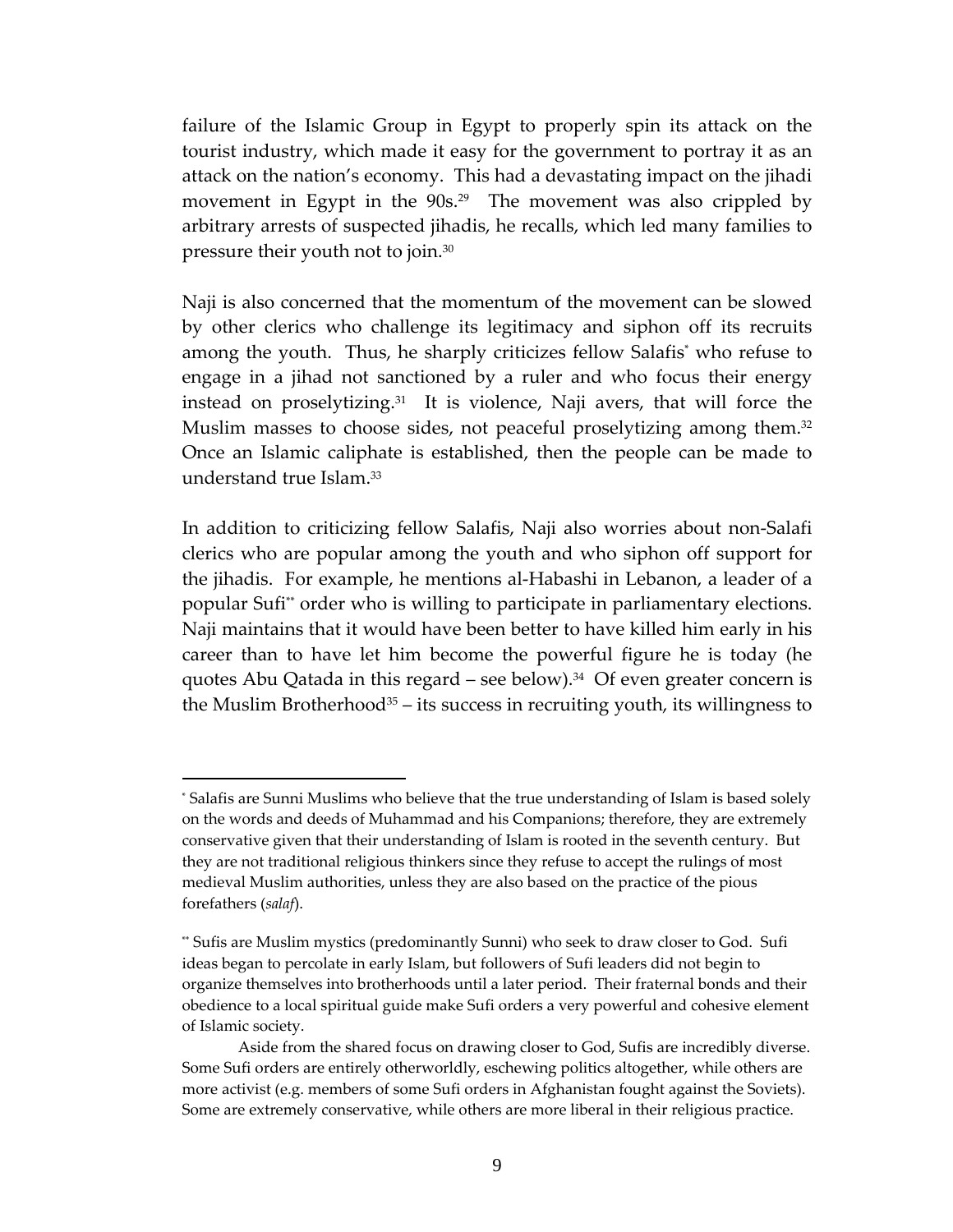work with local regimes, and its efficacy in providing social services make it the leading competitor for jihadis.

Finally, Naji addresses an issue that is peculiar to a religiously-inspired movement: sectarianism. He observes that the jihadi movement has often split apart over theological differences. As with his rejection of peaceful proselytizing, Naji suggests tabling these differences until the caliphate is established. In support of his viewpoint, he notes that Ibn Taymiyya and other medieval Muslim scholars respected by Salafis were willing to work with rulers they did not agree with theologically as long as they were willing to undertake jihad in defense of the community.<sup>[36](#page-24-35)</sup>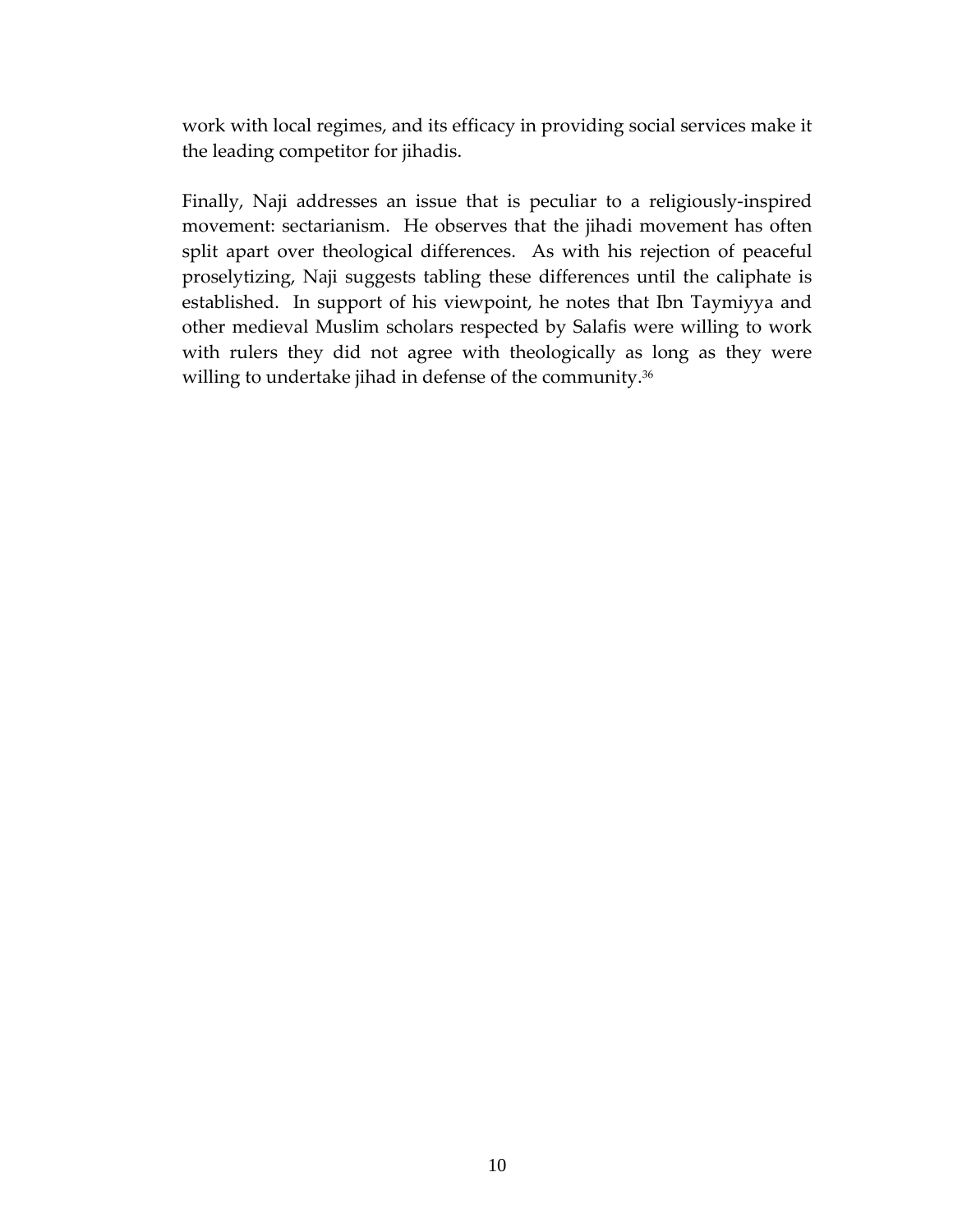#### **The Shayma Effect**

*The government used the death of Shayma, may God bless her soul, and portrayed the incident as an attack by the Al‐Jihad Group against Shayma, not against Prime Minister Sidqi.*

—Ayman al‐Zawahiri, *Knights Under the Banner of the Prophet, 2001*

Readers may rightly detect a number of similarities between Naji's work and the recent letter by Ayman al‐Zawahiri to Abu Mus`ab al‐Zarqawi: the headaches caused by overenthusiastic recruits; worry about sectarianism; the reverse "oil‐spot" strategy; the concern with maintaining popular support; the desire for direct U.S. engagement as a means for motivating the masses; and a disapproval of Muslim‐on‐Muslim violence. The similarities are not because Zawahiri is reading Naji; rather, Naji's work encapsulates the thinking of the High Command since the late 90s.

Both works are also informed by the propaganda failures of jihadis in Egypt during the 90s. Yet, whereas Naji can coolly play armchair mujahid (to borrow a phrase from Stephen Ulph), those lessons were hard‐learned for Zawahiri during his stewardship of Islamic Jihad.

One of his most painful lessons, Zawahiri relates in his *Knights Under the Banner of the Prophet*, was learned after an assassination attempt on Egyptian Prime Minister Atif Sidqi. Members of Islamic Jihad detonated a car bomb in a failed attempt to kill the prime minister as his motorcade passed by. Instead, the blast killed a 12 year‐old girl named Shayma in a nearby elementary school. The government launched a media campaign claiming that Islamic Jihad had deliberately targeted Shayma and not the prime minister. Zawahiri explains that members of the group had surveyed the area and thought the school was unoccupied. Nevertheless, he admits that he was deeply pained by the death of the girl and acknowledges that the governmentʹs media campaign drastically reduced public support for the movement. It also stunned his senior leadership, causing several of them to resign from the organization.

This background explains Zawahiri's words of caution to Zarqawi in his recent letter, counseling him against attacks that could inadvertently kill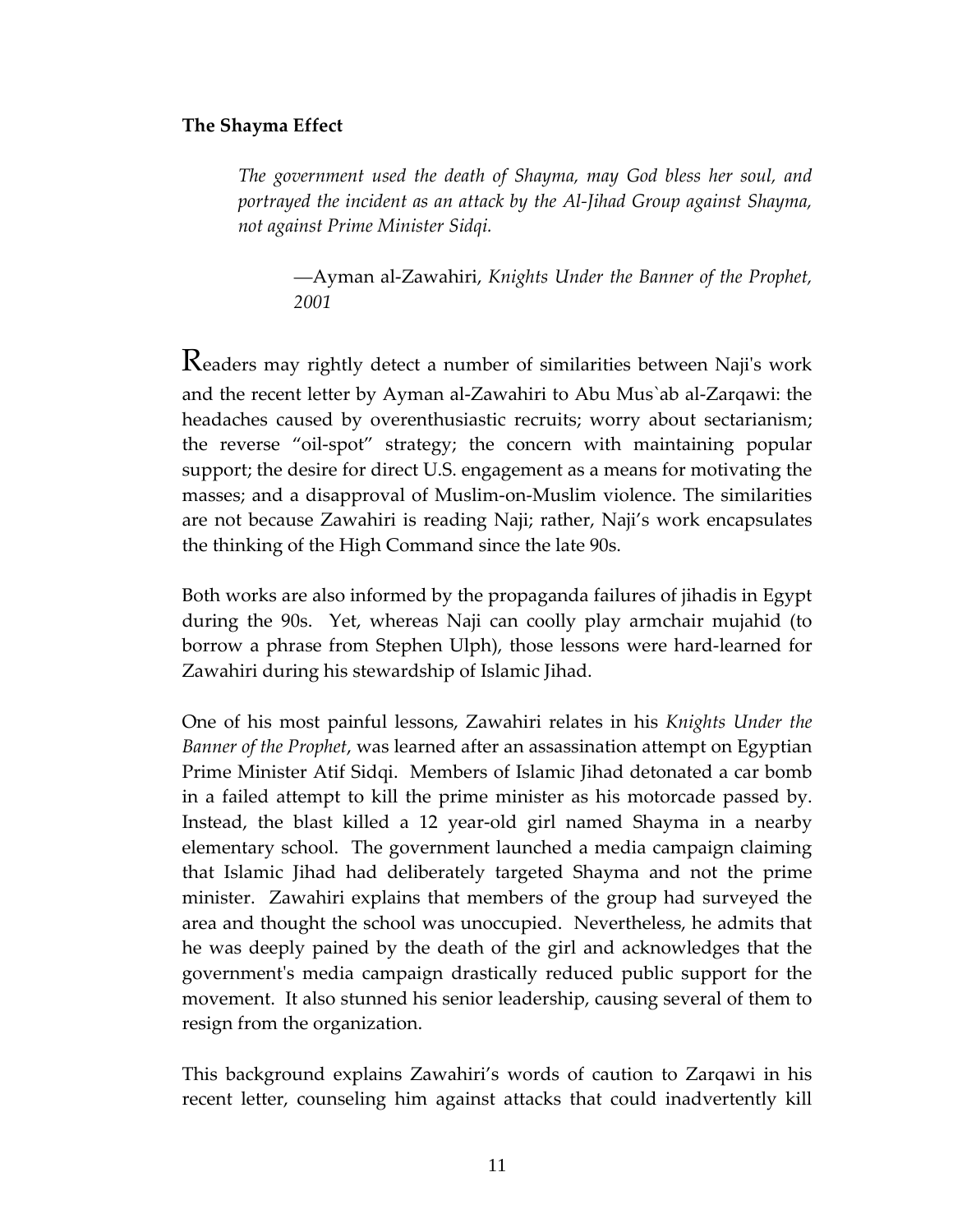Muslim civilians. This is not out of ideological or theological reasons, but from a purely pragmatic, strategic calculus: The masses must view jihadis as liberators, not oppressors. They must be seen as fighting a just war and walking the moral high ground. Killing Muslims—even when undertaking legitimate operations against members of an unpopular local regime or symbols of Western occupation—is damaging to the jihadi movement because it inevitably leads to a loss of support among the Muslim masses, a consequence we call the "Shayma Effect."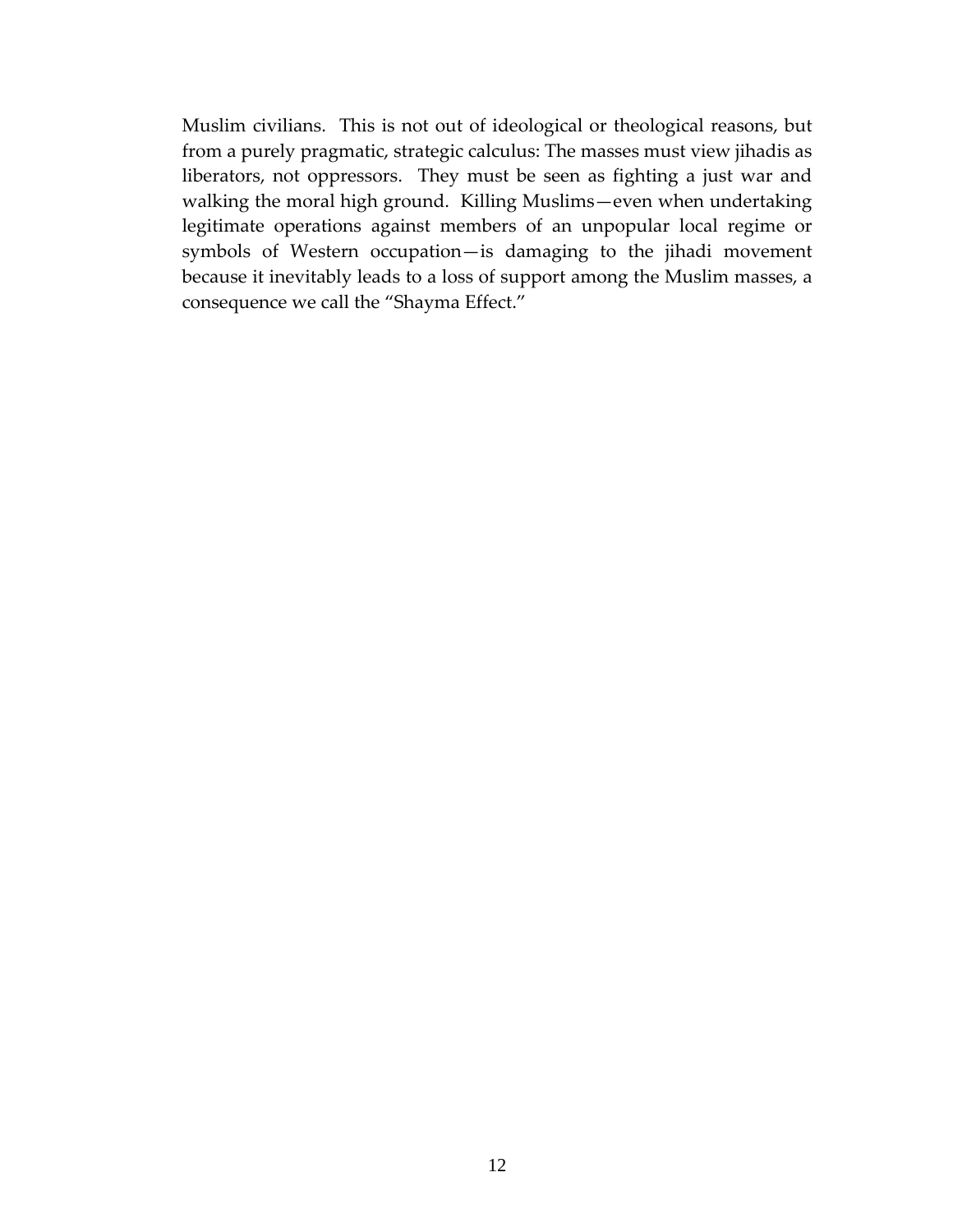#### **Creating More Competition in the Salafi Marketplace**

*This man is content to claim that he is a Salafi so that he can be an imam for some inexperienced boys whom he feeds slogans and shimmering phrases.* 

—Abu Qatada, *Between Two Methods*, [37](#page-24-36) 1994

Just as jihadi ideologues are frank about the propaganda tactics they are most vulnerable to, they are equally blunt about which Muslim religious leaders they most fear. Contemporary jihadi tracts can be mined for this sort of information, but older works are equally instructive—a specific enemy may no longer be a threat, but by understanding why he was a threat in the past we can look for, and perhaps exploit, similarly threatening enemies in the present.

Take, for example, the writings of Abu Qatada, one of al‐Qa`ida's chief religious ideologues.\*  They are a veritable who's‐who of jihadi enemies. We have already seen one example of this in Naji's book, where he quoted Abu Qatada's fulminations over the power of al‐Habashi.

But Abu Qatada does not limit his anger to non‐Salafis; indeed, some of his sharpest criticism is aimed at fellow‐travelers. For instance, his *Between Two Methods*, an influential series of articles written in 1994 (Naji quotes from it repeatedly to justify his positions), contains numerous references to various Salafi competitors at that time. In these articles, one Salafi above all others is the object of Abu Qatada's ire: Rabi` al‐Madkhali. Abu Qatada rages at this "so-called Salafi" for challenging jihadi notions of leadership.<sup>[38](#page-24-37)</sup> He also expresses dismay that he has succeeded in duping the youth into following him and for using them as spies for the Saudi government, informing on any jihadis who enter Saudi Arabia illegally.[39](#page-24-38)

 $\overline{a}$ 

<span id="page-12-0"></span><sup>\*</sup> Abu Qatada is a Jordanian of Palestinian origin. He studied Islamic law in Saudi Arabia, where he obtained a Master's degree in jurisprudence. In 1993 he went to the U.K. seeking political asylum. There he edited *al‐Ansar*, the official organ of the GIA (the Armed Islamic Group, a particularly violent jihadi organization in Algeria that was responsible for massacring thousands of civilians during the 90s), and served as al‐Qa`ida's chief spokesman and coordinator in Europe. Although the U.K. government has curtailed his activities, his writings continue to have an immense influence on the jihadi movement.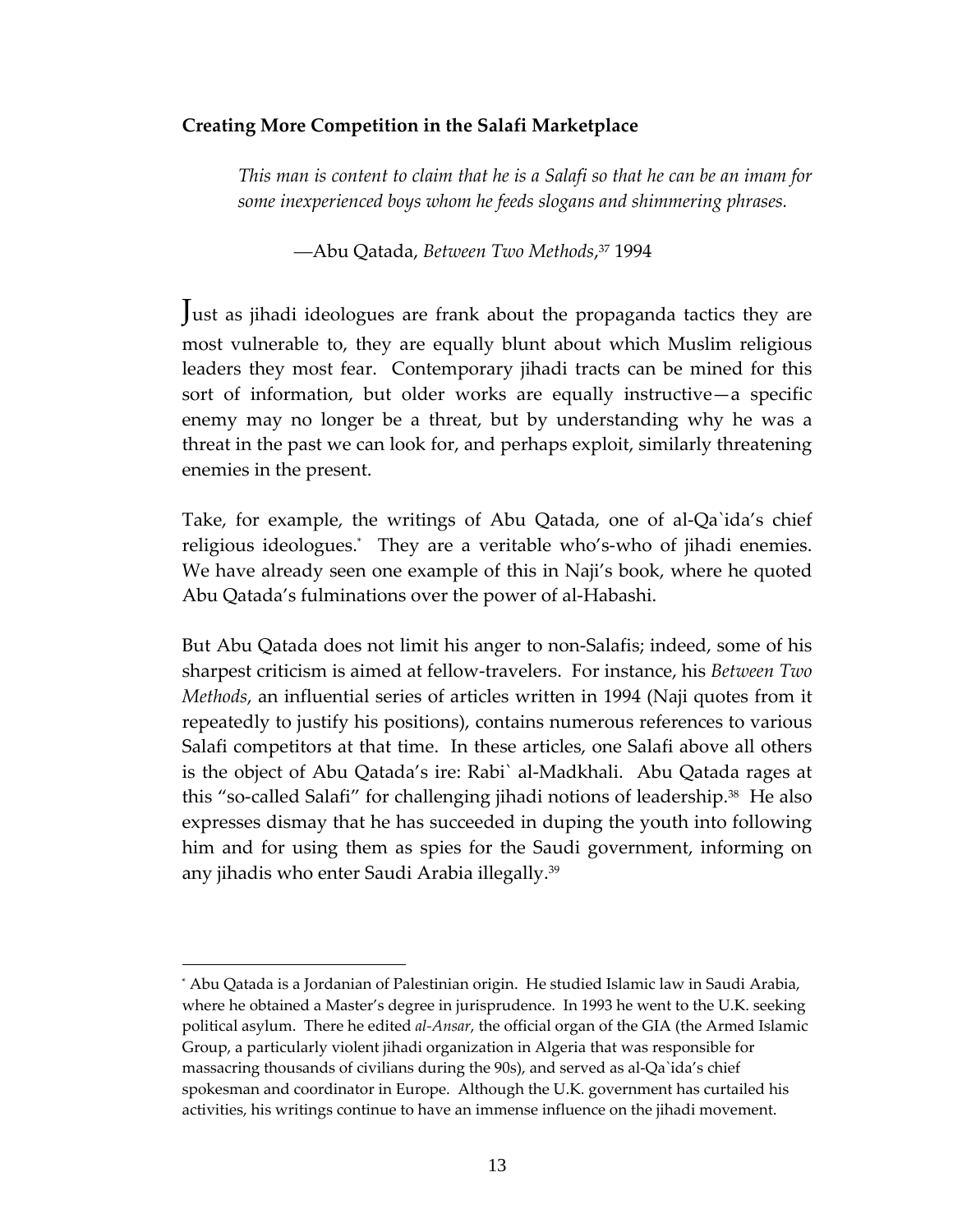One could be forgiven for failing to understand why Abu Qatada was so angry: Madkhali is not well-known in the West and he is no longer a person of much influence in Saudi Arabia. But in the 90s, he was incredibly influential in Saudi Arabia (and he still has a large following among Muslims in Europe).\*  Much of this influence derived from the support he received from the Saudi government. During and after the first Gulf War, the Saudi government faced intense criticism from the leaders of the Sahwa movement (a politically active strain of Wahhabism) for allowing U.S. troops to be stationed in Saudi Arabia. These leaders had a large following, particularly among the youth. To blunt their appeal, the Saudi government arrested the movement's leaders and strongly backed Madkhali, who supported the regime, was politically quietist, and, most importantly, was effective at siphoning off potential Sahwa recruits, particularly among the youth[.40](#page-24-39)

Aside from Saudi support, two things account for much of Madkhali's popularity among the youth: he used cassette tapes to spread his message<sup>41</sup> and he was quite skillful at discrediting his opponents. As an example of the latter, one of his favorite tactics was to call jihadis "Qutbis" rather than Salafis, since they agreed with the political doctrines of Sayyid Qutb, a leading jihadi thinker who was executed by the Egyptian government in the 60s. Doing this denied them the legitimacy of being known as Salafis, followers of the pious forefathers, and suggested that they were members of a deviant sect. To this end, another of Madkhali's effective tactics was to force an opponent to acknowledge that Sayyid Qutb, whose teachings he followed, had made a number of theological statements that were at variance with orthodoxy; thus, his followers were heretics too.

<u>.</u>

<span id="page-13-0"></span><sup>\*</sup> For example, in 2002, four hundred followers gathered in a French mosque to hear a badly‐relayed phone call from Madkhali to the congregation

<sup>(</sup>www.fsa.ulaval.ca/personnel/vernag/EH/F/cause/lectures/essor\_des\_salafistes.htm). See also Gilles Kepel, *The War for Muslim Minds*, 251‐3.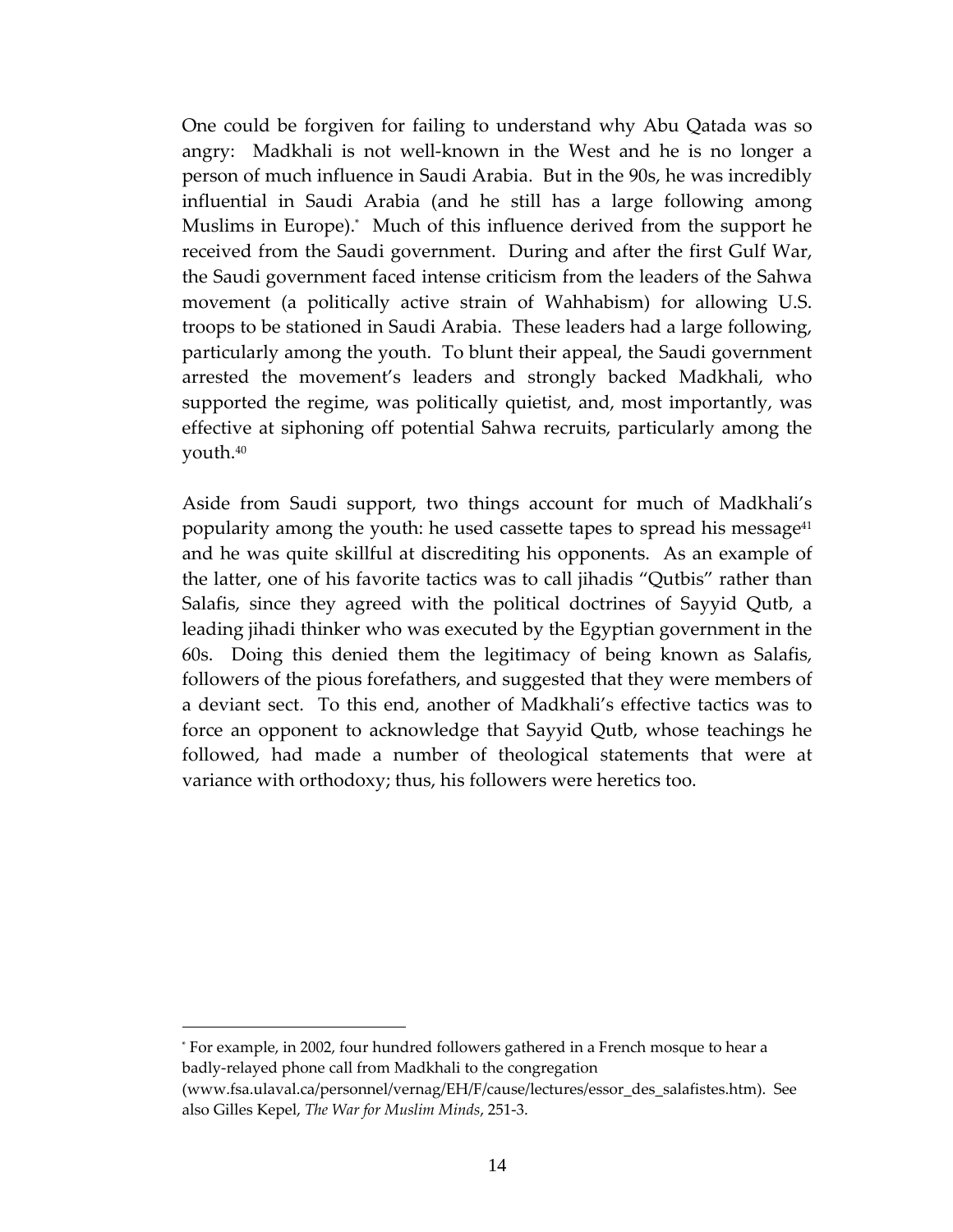#### **The Lessons of Jihads Past**

*History is filled with lessons…and wars and revolutions are no exception…. The period which followed the tragedy gave us time to contemplate and examine Islamic and global experiences that are rich and worthy of study….[These] rich experiences that pervade Muslim and non-Muslim communities have been investigated and recorded, making them easy to obtain for those who want to study and learn. However, no one studied them and we had to walk this path to reveal it for ourselves so that the pitfalls could be laid bare. I hope we heed the lesson.* 

—Abu Mus`ab al‐Suri, *Observations Concerning the Jihadi Experience in Syria*, [42](#page-24-41) date unknown

As the author of a massive handbook on global insurgency—or, as he calls it, "the remedy for the U.S. disease"[43—](#page-24-42)Mustafa Setmarian Nasar has written his way into the intellectual heart of today's jihadi-Salafi movement. Also known as `Umar `Abd al-Hakim, "the pen jihadist," "Castro," and most widely by his *nom de guerre*, "Abu Mus`ab al‐Suri," this senior al‐ Qa`ida ideologue had been off the counterterrorism radar until recently. Indeed, in one massive chart of links between jihadi leaders and operatives that the authors saw this past year, Suri was depicted as a person of little consequence, possessing a single link with another al‐Qa`ida operative. While such link analysis is important when determining personal contacts, it fails to accurately depict the intellectual impact of ideologues like Suri[.\\*](#page-14-0)

Like Naji, Suri is an astute observer of Western strategic thinking. In particular, he closely monitors Western counterterrorism strategy, believing the following to be its salient features:

• Drying up financial springs for terrorism

 $\overline{a}$ 

- Killing and imprisoning the jihadi leadership and lower‐level cadres
- Creating multinational agreements for the extradition of terrorists
- Abolishing safe havens and shelters for terrorist organizations
- Moving from regional to international security cooperation

<span id="page-14-0"></span><sup>\*</sup> For example, Reuvan Paz has noted that Abu Muhammad al‐Hilali's recent analysis of jihadi terrorist attacks in Egypt is heavily indebted to Suri for its overall theoretical framework (Reuven Paz, "Al‐Qaeda's Search for New Fronts: Instructions for Jihadi Activity in Egypt and Sinai," PRISM Occasional Papers, Vol. 3, No. 7 (October 2005), available on‐line at www.e‐prism.org).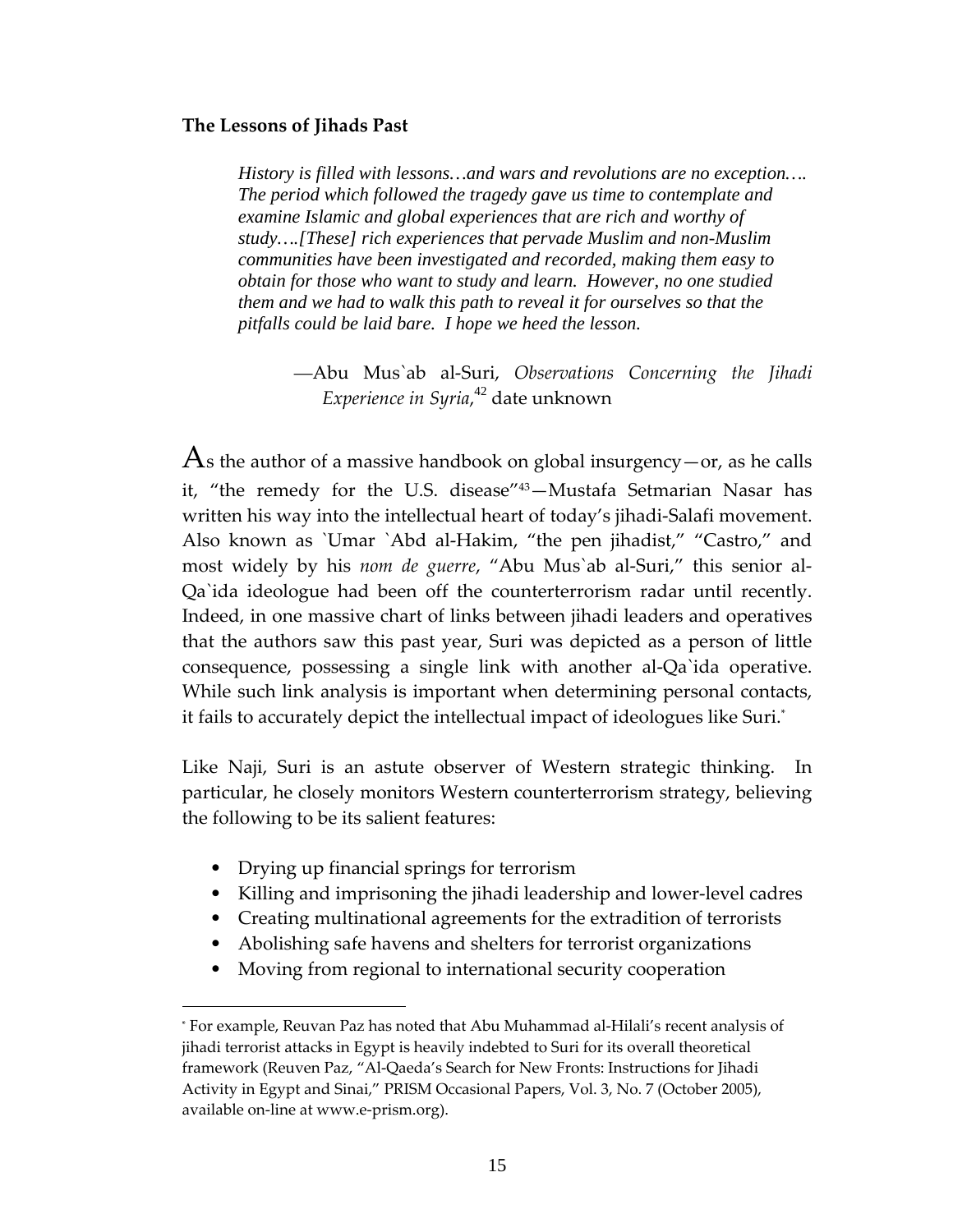- Expanding counterterrorism legislation
- Launching an aggressive media war aimed at the defamation of the jihadis<sup>44</sup>

Suri is also a careful student of jihads in the modern era that failed. These failures, Suri contends, happened for several reasons. First, local regimes worked together against the jihadis. Syria, for instance, worked with the security services of Jordan, Iraq, and other Middle Eastern countries to cripple the movement from the mid-60s through the  $80s<sup>45</sup>$  $80s<sup>45</sup>$  $80s<sup>45</sup>$  Had other jihadi campaigns been launched in those neighboring countries, Suri points out, significant pressure on the Syrian jihadis would have been alleviated as foreign security services would have been distracted by events at home.[46](#page-24-45) Therefore, jihadis around the world must begin launching attacks and establishing bases of operation (no matter how small) in every country. As Suri remarks, "Neither the United States nor ten armies of its like will be able to fight in hundreds of Fallujahs throughout the Arab and Islamic world.["47](#page-24-46)

Second, jihadis failed in the past by ignoring ethnic minorities and tribes. Thus, Syria bought off Kurds and Bedouin tribes, using them against the jihadis. Suri counsels that jihadis should pay more attention to these sorts of ethnic minorities and tribes so that they cannot be co‐opted in the future.[48](#page-24-47) Indeed, America's use of local Pakistani and Afghani forces to serve as military proxies in its invasion of Afghanistan was a particularly painful reminder of this lesson for Suri, who bitterly recalls the "betrayal" of some of the Pakistani border tribes who turned over a number of jihadis who had fled from Tora Bora to the Americans.<sup>49</sup> This devastating blow to al‐Qa`ida could have been prevented had it reached out earlier to these groups.

Third, past jihads failed because low‐ranking fighters did not feel a personal connection to their leaders. As a consequence, Suri relates that many jihadis laid down their rifles and began pursuing their own interests over those of the movement, some marrying locals and starting families, others simply returning home.<sup>50</sup>

Contrary to the common Western assumption that this tier is little more than cannon‐fodder, Suri concentrates, *à la* Mao Tse Tung, on the importance of these foot soldiers, arguing that they will eventually ascend the ranks to senior level positions, replacing those who have been captured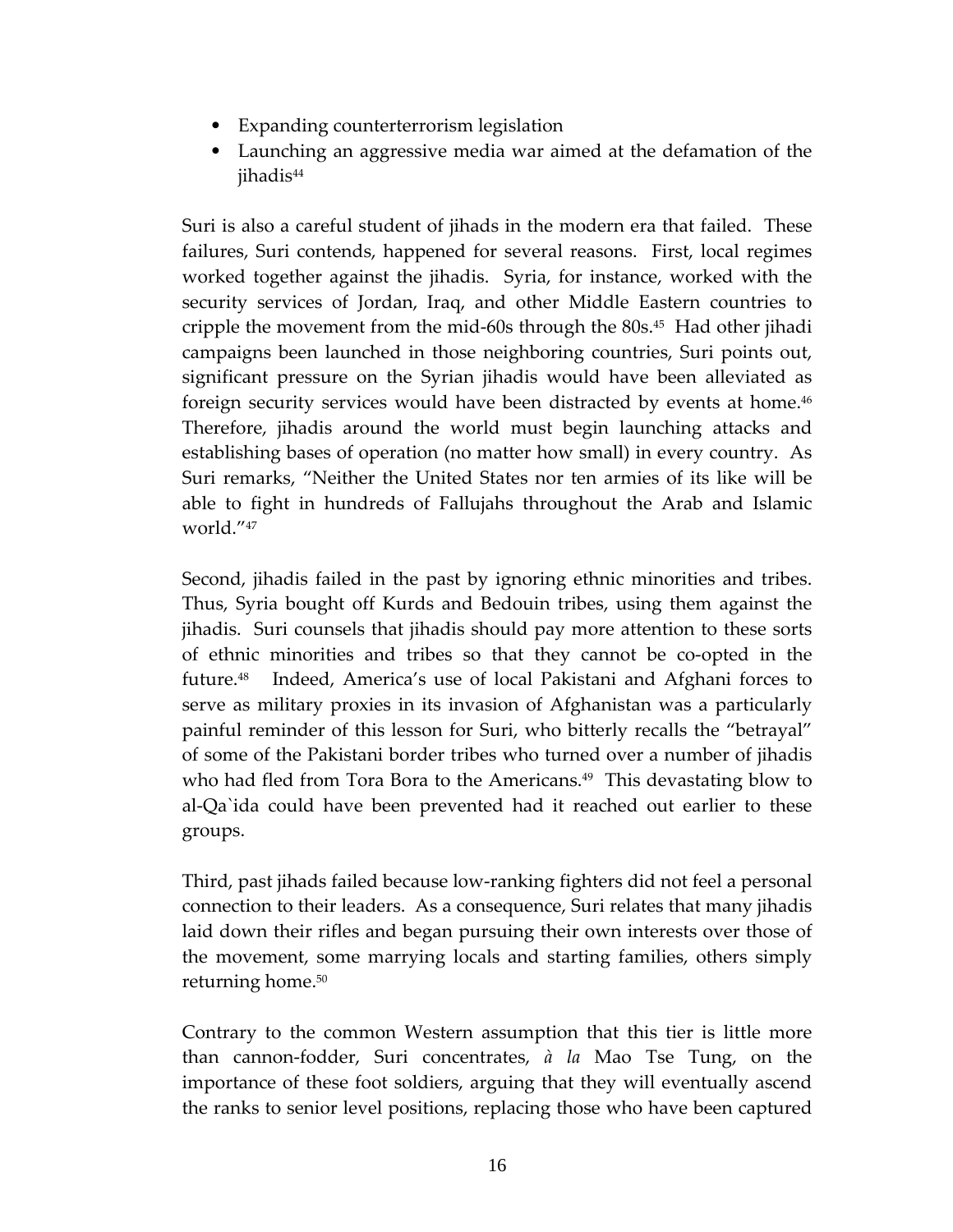and killed. Therefore, these fighters have to be taught the correct strategic vision early on so that they will be ready to assume senior command positions later.<sup>51</sup>

Fourth, past jihads failed because those fighting them did not win popular support. The Muslim masses did not understand who the jihadis were, what they wanted to accomplish, and why they used violence to achieve their goals because jihadis did not sell themselves and their movement effectively. The Muslim masses, Suri argues, must be viewed as an integral part of the broader strategy and given a stake in the jihad.<sup>[52](#page-24-51)</sup>

Propagandists, Suri states, will play the pivotal role in generating the "global Islamic resistance" (see below). They can do this by pursuing aggressive media campaigns and using technology like satellite television and the Internet to communicate the movement's objectives and justify its use of violence to the public, particularly to the young Muslim men around the world in search of ways to participate.<sup>[53](#page-24-52)</sup> But Suri warns would-be propagandists against using lies and exaggeration. The target Muslim populations, he argues, will see through such falsehoods and grow disaffected with the Salafi message. [54](#page-24-53)

Finally, Suri argues that one of the most effective ways to foster the emergence of new local jihadi movements is to keep Muslim clerics actively involved. Previous jihadi campaigns suffered from a lack of strategic thinking and religious legitimacy because they alienated the religious elders. Only by making them the core of their fight will the movement have the legitimacy and ideological firepower necessary to facilitate the development of a new generation of jihadi intellectuals and foot soldiers.<sup>55</sup>

Although religious leaders have an important role to play in the education of the rising generation of jihadis, the most important component of their education will be engagement in jihad itself. Indeed, it seems the primary purpose of local jihads is not the overthrow of the West, but the training and indoctrination of this rising generation<sup>56</sup> (Naji and earlier ideologues like `Abd Allah `Azzam also emphasize the didactic value of jihad). From this, a self-sustaining, ever-widening movement Suri calls the "global" Islamic resistance" will be born that will sweep away the old order and establish the global caliphate in its place.<sup>[57](#page-24-56)</sup>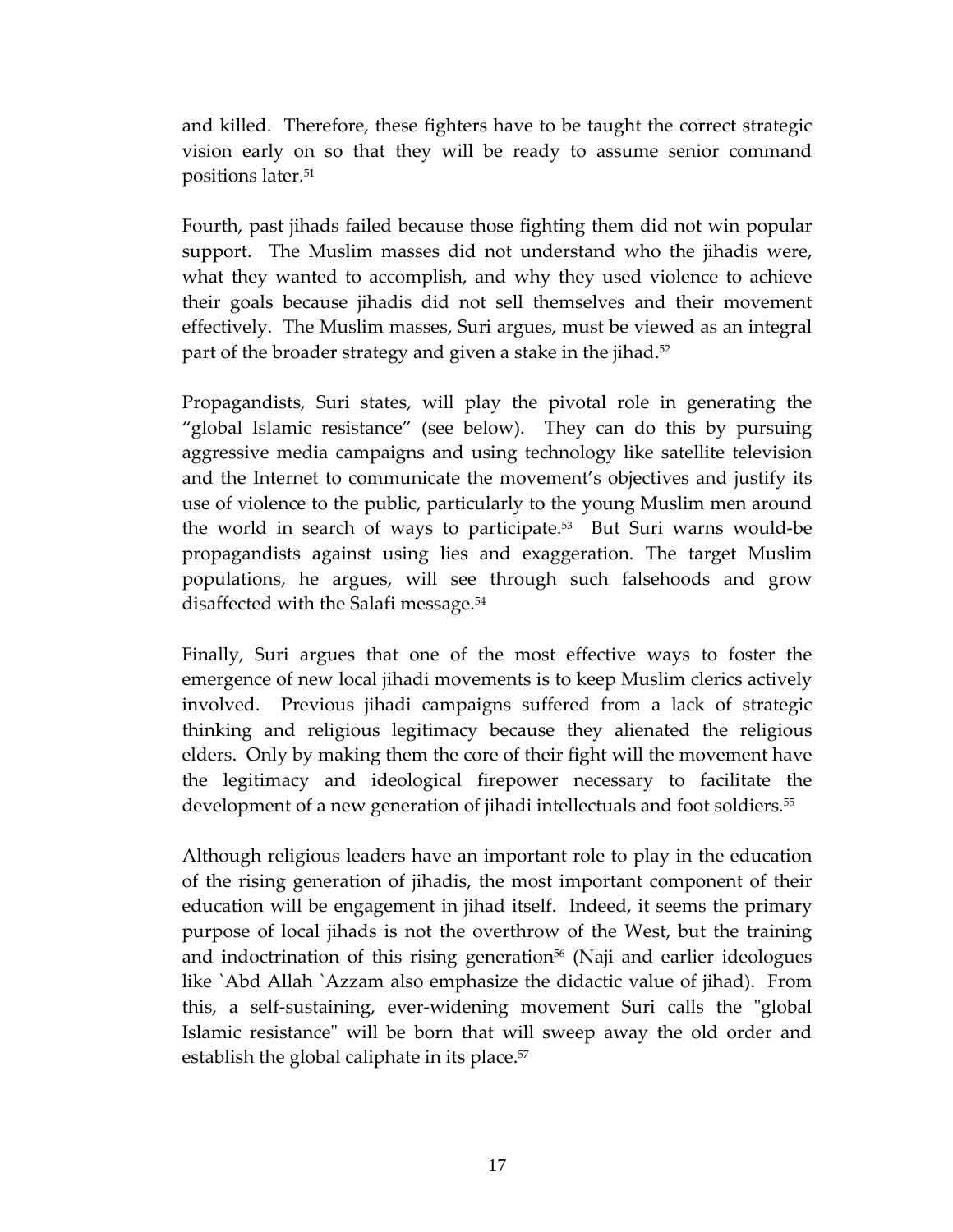#### **Conclusion**

 $\overline{a}$ 

 $W$ e argued in the beginning of this article that texts like those surveyed above can be mined for strategic and tactical insights that will enable the United States to significantly diminish the power of the jihadi movement. What follows are several general observations based on the above texts, each followed by some recommended possible actions that the U.S. can undertake to counter or exploit the jihadis' messages and actions.[\\*](#page-17-0)

1. Thus far, direct engagement with the United States has been good for the jihadi movement. As Naji argues, it rallies the locals behind the movement, drains the United States of resources, and puts pressure on the regimes that are allied with the U.S. Conversely, it is bad for the jihadi movement when the United States operates clandestinely or through proxies, whether they be local regimes, tribes, or ethnic minorities—jihadis have nothing to rally the public against and will be seen as fighting their own people.

The United States should avoid direct, large‐scale military action in the Middle East. If such fighting is necessary, it must be done through proxies whenever possible. Buying off tribal leaders, as Naji advocates, may be effective in some regions.

2. The jihadi movement has become decentralized and training camps like those in Afghanistan four years ago are no longer absolutely necessary for the military or doctrinal preparation of new recruits. Certainly, safe havens are still useful, but the jihadis have created serviceable alternatives by offering training in urban areas and virtually on the Internet. The jihadi movement has now metastasized, as Suri hoped, into a self-sustaining movement in which battles and bombings are more important as a means for recruiting and radicalizing a new generation of followers than as a means to a political end.

This suggests that the United States must be aware of the consequences of creating new theaters for jihad, particularly in the Arab world. The U.S. must also find ways to redirect the alienation among Muslim youth that is fueling recruitment (points 4 and 5 following will discuss ways to do this).

<span id="page-17-0"></span><sup>\*</sup> Note that these recommendations are aimed solely at destroying the jihadi movement and must be balanced with other U.S. strategic goals.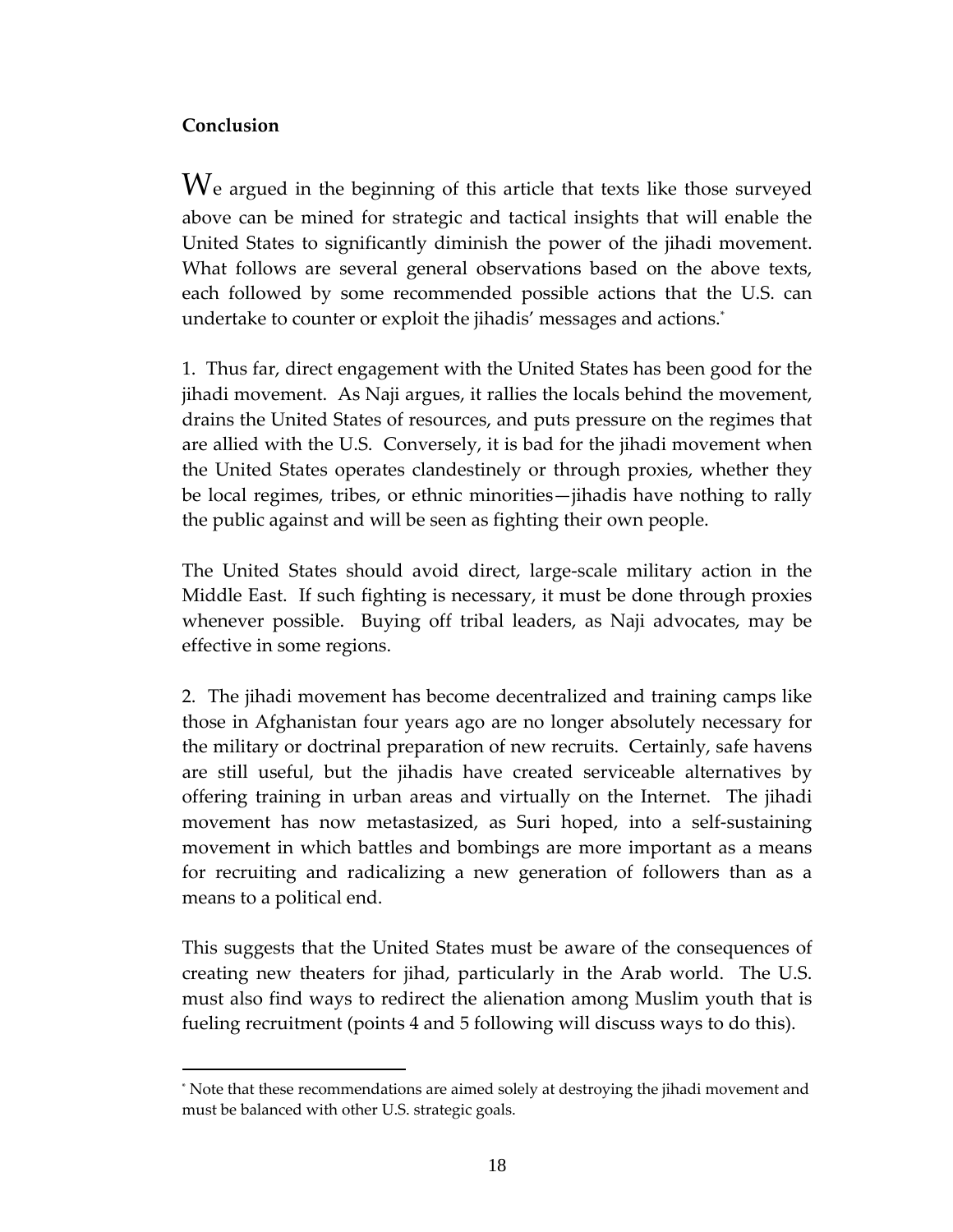3. Although jihadi ideologues recognize the utility of the long term, eternal struggle, they are absolutely serious about establishing Islamic states in the near term. Leading ideologues like Zawahiri and Naji are not thinking within the confines of the nation-state. They are less interested in overthrowing a ruler and replacing his apostate regime with an Islamic regime than they are in establishing small enclaves across the globe in regions that are not well‐policed. These regions may spread across several states or they may be as small as a city (e.g. Fallujah) or a province (e.g. al‐ Anbar). These enclaves can be used as bases for training and launching attacks; but they are more important as nuclei of the future jihadi order, visible examples of the caliphate(s) to come.

The United States must consider the use of local surrogates to thwart the establishment of these enclaves, denying jihadis the tactical and propaganda victories that would accrue. It can also use surrogates to establish "zones of order" in regions where there are security vacuums (i.e. an oil-spot strategy,<sup>[58](#page-24-57)</sup> the reverse of Naji's "zones of barbarism"). This would prevent the jihadis from moving in and also create local leaders who could effectively compete with the jihadis.

4. Positive public opinion is necessary for attracting people to join or support the movement; thus, effective propaganda is crucial for the success of the jihadi movement. Conversely, the movement declines in popularity when it is perceived to be attacking fellow Muslims, causing public disorder, damaging critical national industries, or engaging in sectarianism.

The United States government must fund media campaigns that focus on turning Muslim public opinion against the jihadis, but in a very low key and indirect manner. In particular, the U.S. must harness the power of the "Shayma Effect", broadcasting images of jihadi attacks that have killed Muslim children.

In light of the foregoing points highlighting the deleterious effects of direct U.S. action in the region, it is essential that the U.S. operate behind the scenes. Thus, media campaigns like those mentioned above must be carefully managed by professionals using some of the same, excellent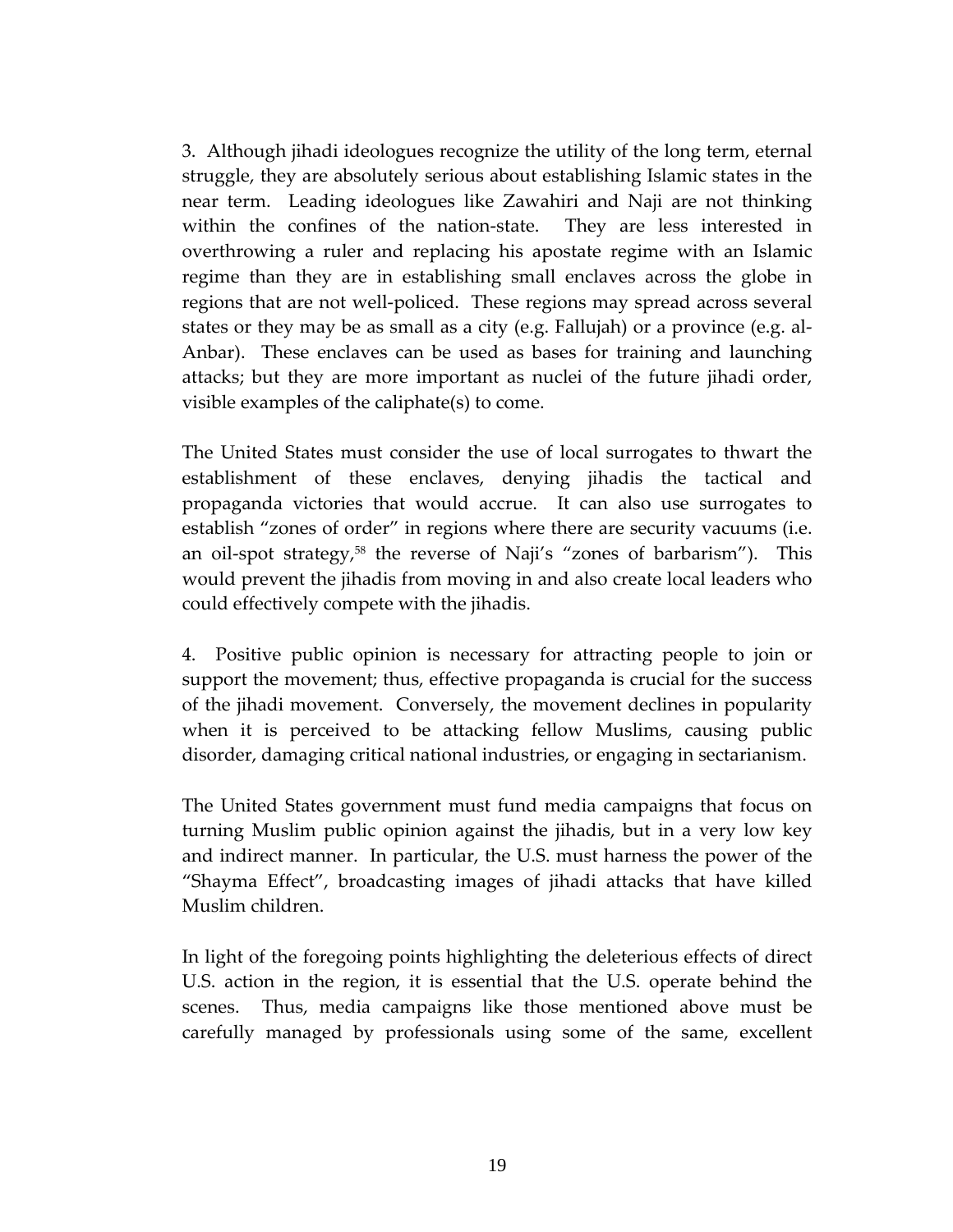information strategies and organizations that the U.S. employed so effectively in the Cold War.[\\*](#page-19-0)

Furthermore, the U.S. must recast its ineffectual public diplomacy efforts. It is extremely difficult, if not impossible, for the U.S. to elicit pro‐American feelings in the Middle East by making public pronouncements about the true nature of Islam or the virtues of democracy. An extremely sophisticated public diplomacy campaign using surrogates and friends is required to avoid the current perception of such pronouncements as hollow and hypocritical, which generates even further bad feeling. Some U.S. efforts have even become fodder for the jihadi propaganda machine and have destroyed the credibility of some Muslim leaders who have tried to help.\*\*

5. Religious leaders play a critical role in attracting youth to the movement, providing religious justification for violence, and determining its overall strategic direction. But this cuts both ways, as non‐jihadi religious leaders are able to siphon off support from the movement and challenge its legitimacy.

The United States should very carefully and unobtrusively support Muslim religious leaders and movements that can effectively compete with the jihadi movement in terms of mass appeal and popularity among the youth. Naturally, many of the most effective competitors will not be friendly to the United States and the West; but if the bottom line is a rejection of violence against the United States and its allies, they should be supported.

The difficulty comes in identifying the right leader or group. The U.S. could discretely fund mainstream Salafi figures like Madkhali who are effective in siphoning off support from jihadis and who do not advocate violence (e.g.

<u>.</u>

<span id="page-19-0"></span><sup>\*</sup> It is questionable whether the Department of Defense can or should manage or be involved in such programs, especially sensitive, classified efforts.

<span id="page-19-1"></span><sup>\*\*</sup> The following statement from Karen Hughes, the Under Secretary for Public Diplomacy and Public Affairs, was cited recently on a jihadi website as proof that the U.S.'s new diplomatic efforts in the region are sinister and meant to pave the way for further military occupation: "And we plan to forward‐deploy regional SWAT teams who can look at the big picture and formulate a more strategic and focused approach to all our public diplomacy assets; not just country by country, but within a region of the world…" (Loy Henderson Auditorium, Washington, DC, September 8, 2005).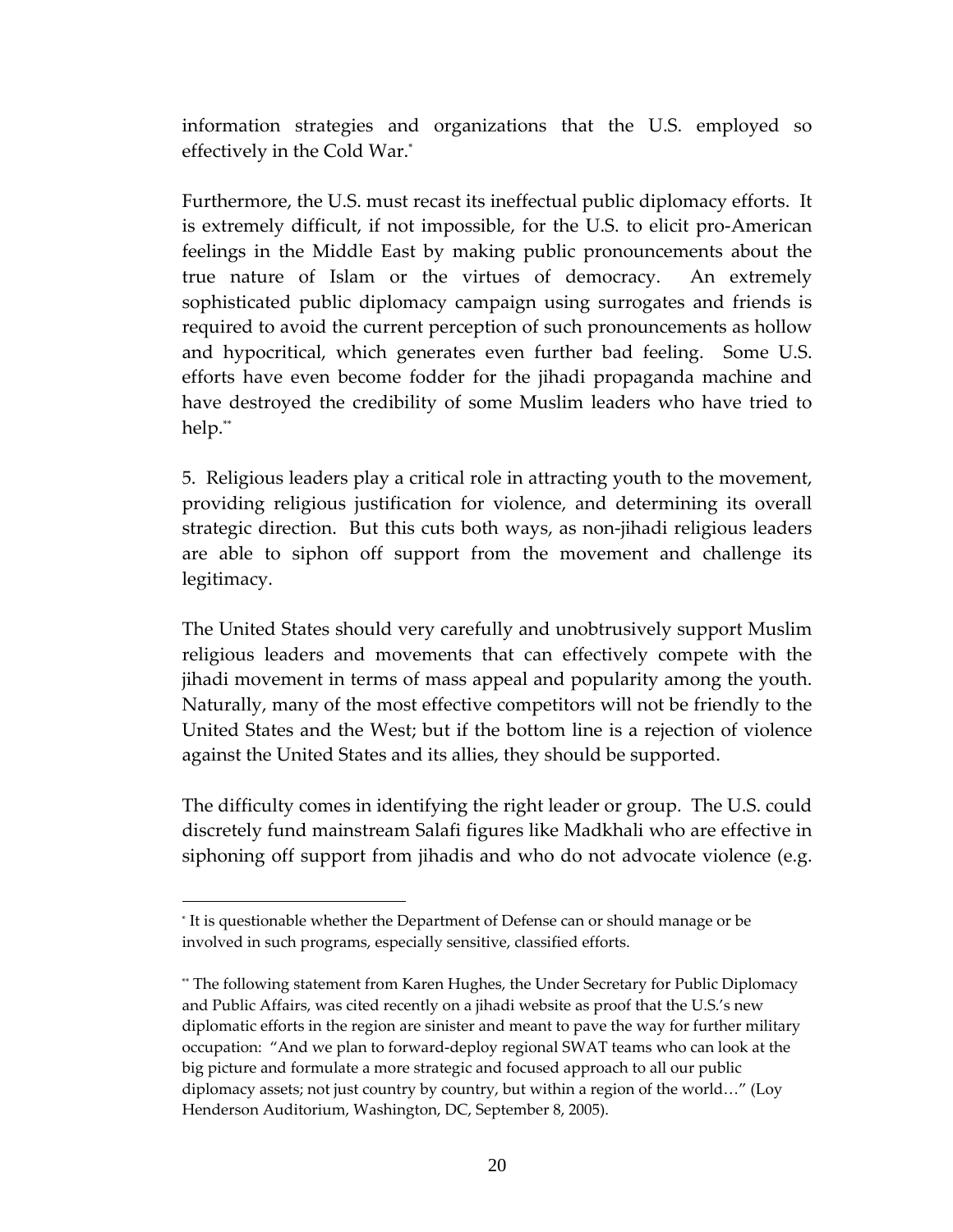by paying for publications, lectures, new schools). This will be effective in the short term, but it further strengthens the dehumanizing Salafi ideology from which the jihadi movement derives much of its inspiration. The U.S. could also fund non‐Salafis, but it currently lacks the expertise necessary to determine who is truly influential. Perhaps a better strategy in the near term would be to pressure Middle Eastern governments to allow greater political participation and visibility for groups that jihadis are threatened by. This approach should vary from country to country. For example, in Egypt, it would be the Muslim Brotherhood; in Saudi Arabia, the Shi'a. Again, it is essential that the U.S. hand not be seen.

6. Jihadi ideologues closely follow Western thought and U.S. strategic planning for insights that can be used against the United States and its allies.

The United States government might consider establishing a think tank staffed with highly trained experts on the Middle East and counterinsurgency whose sole purpose would be to identify the major jihadi thinkers and analyze their works in the manner we outlined above. The fruit of this analysis would then be disseminated to other government agencies involved with counterterrorism. As it stands now, there are few agencies that have these sorts of experts. Moreover, when these experts are tasked with analyzing the sorts of texts we have used above (which is very infrequent given other pressures on their time), this analysis often does not escape the orbit of the agency where it originated.

These observations represent a small portion of the strategic and tactical insights that can be gleaned from reading the texts mentioned in this article, to say nothing of the hundreds of texts that are circulating online. Jihadi ideologues have left their playbook lying open. The United States just needs to read it.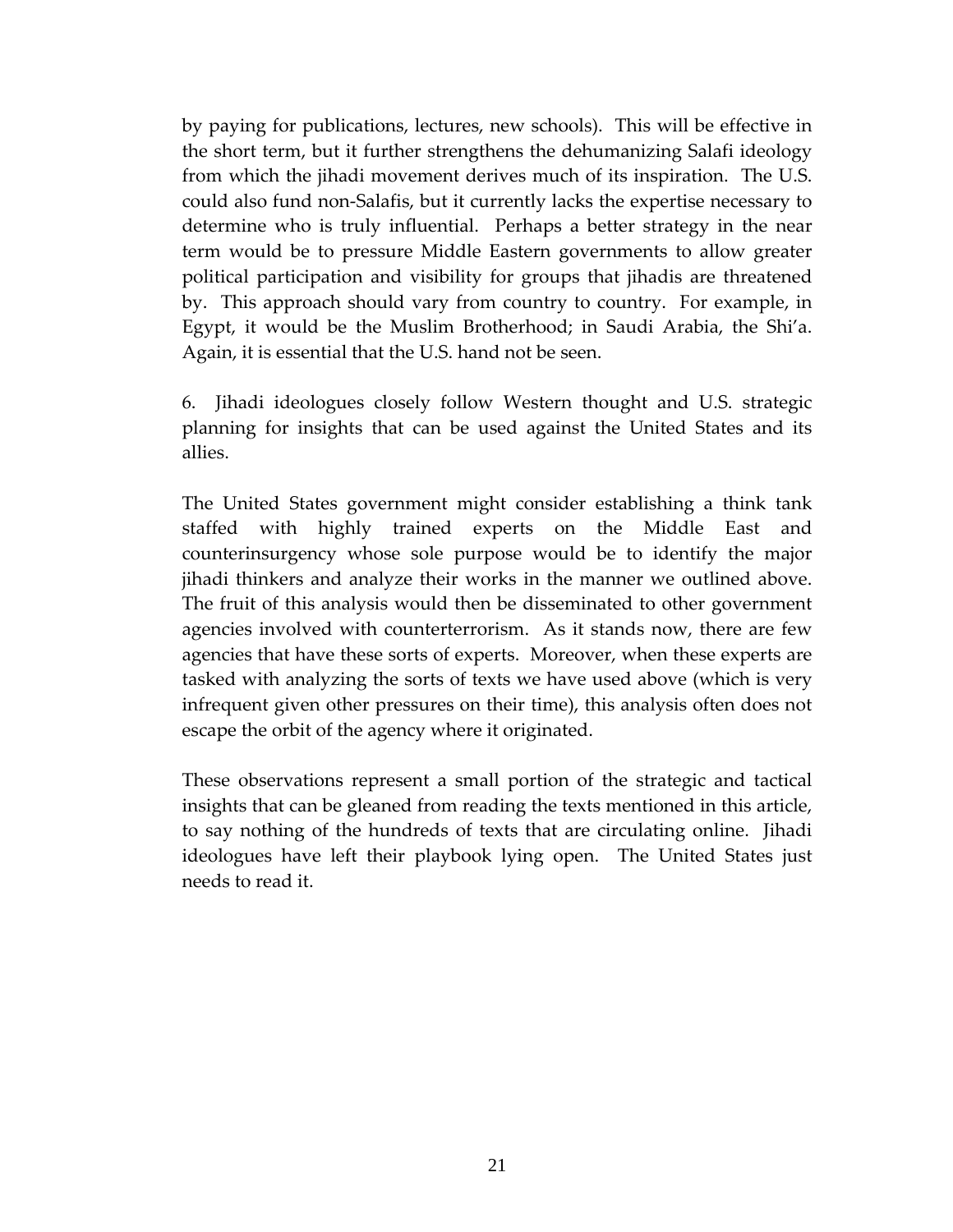#### **Notes**

 $\overline{a}$ 

Naji, *Management*, 7.

- Naji, *Management*, 24, 28, 39, 98.
- Ibid., 23‐4.
- Ibid., 28‐30.
- Ibid., 39.
- Ibid., 48.
- Ibid., 37‐40.
- Ibid., 38.
- <sup>9</sup> Ibid., 7.
- <sup>10</sup> Ibid., 5.
- <sup>11</sup> Ibid., 7.
- Ibid., 8.
- Ibid., 8.
- Ibid., 7‐8.
- Ibid., 8, 10, 19.
- Ibid., 9.
- Ibid., 91.
- Ibid., 61.
- Ibid., 12 and *passim*.
- Ibid., 19.
- Ibid., 14.
- Ibid., 16‐21.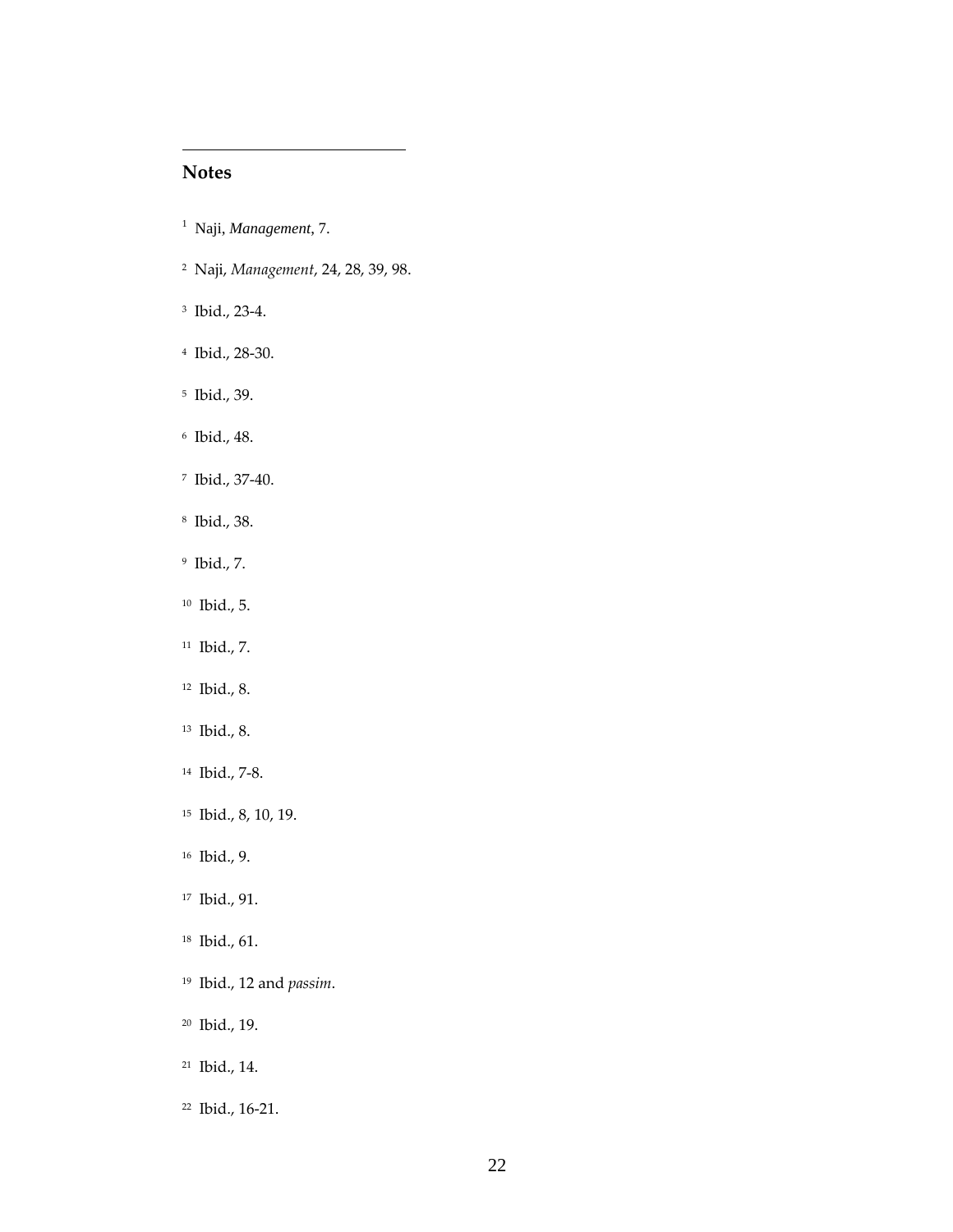- Ibid., 25‐27, 65‐6, 67, 71‐2.
- Ibid., 16‐17.
- Ibid., 33.

 $\overline{a}$ 

- Ibid., 17, 25.
- Ibid., 31‐33.
- Ibid., 106‐9.
- Ibid., 19, 41.
- Ibid., 82.
- Ibid., 73‐80.
- Ibid., 46‐7.
- Ibid., 75.
- Ibid., 69.
- Ibid., 3.
- Ibid., 34.
- 37 Abu Qatada, *Between Two Methods*, Article 8.
- Abu Qatada, *Between Two Methods*, Article 8.
- Ibid., Article 8 and 9.
- ICG Saudi Arabia Backgrounder: "Who Are the Islamists?" 31, Sept. 2004: 6.
- Ibid.
- Suri, *Observations,* 6‐7.

<sup>43</sup> "A Statement by Abu Mus`ab al-Suri in Response to the Announcement by the U.S. State Department," *Majallat risalat al‐mujahidin*, 2005, no. 3: 10 (available online at www.eprism.org).

Suri, *Global Resistance*, 666.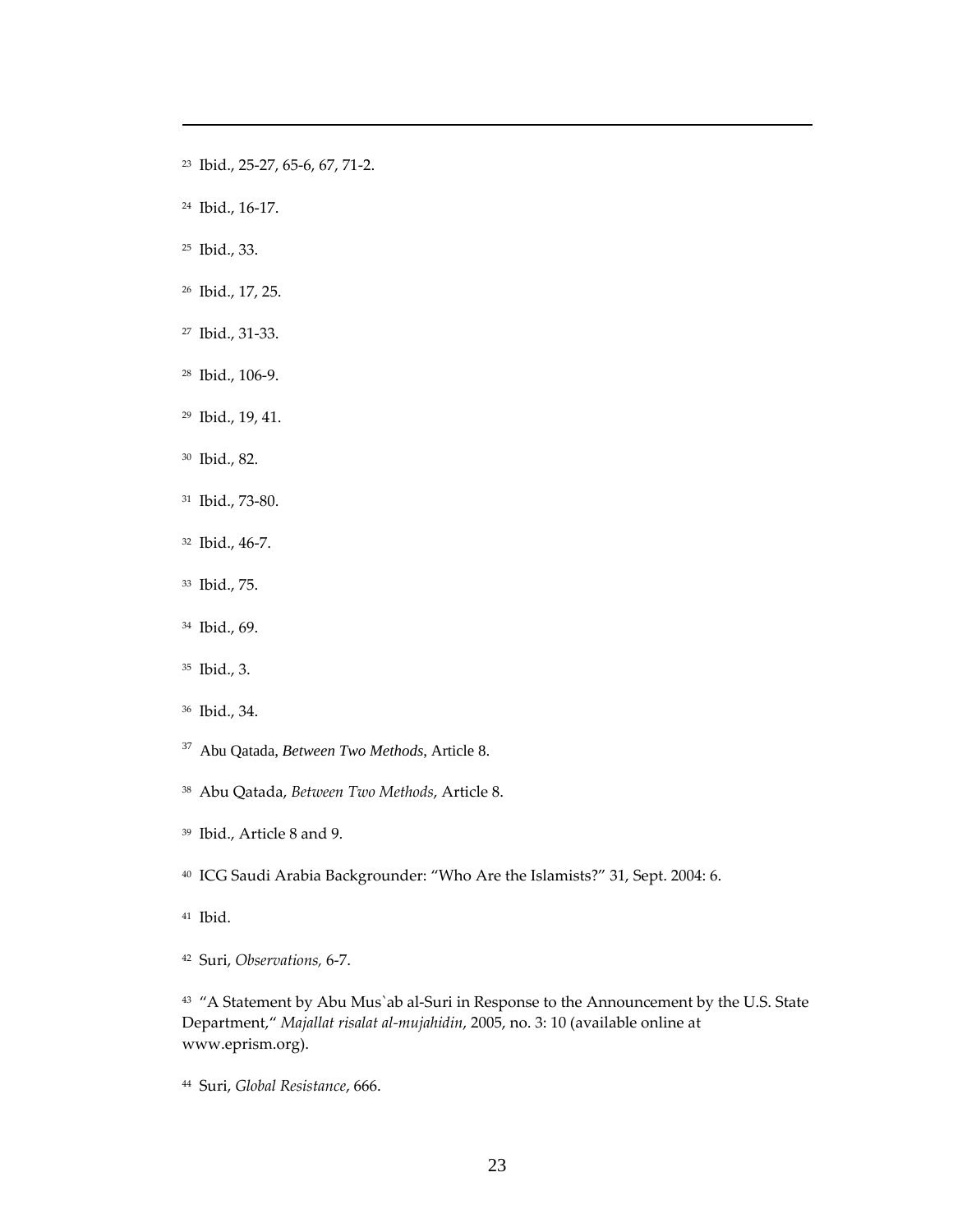Suri, *Observations*, 7‐8.

Ibid., 8.

 $\overline{a}$ 

- Suri, "Statement," 9.
- Suri, *Observations*, 9‐10.
- Suri, *Global Resistance*, 731.
- Suri, *Observations*, 6.
- Ibid., 3.
- Ibid., 2.
- Suri, *Global Resistance*, 1445.
- Suri, *Observations*, 4.
- Ibid., 9.
- Suri, *Global Resistance*, 1335f.
- Ibid., 192‐3; 881.

<sup>58</sup> For the use of the oil-spot strategy in Iraq, see Andrew F. Krepinevich's "How to Win in Iraq," *Foreign Affairs*, September/October 2005.